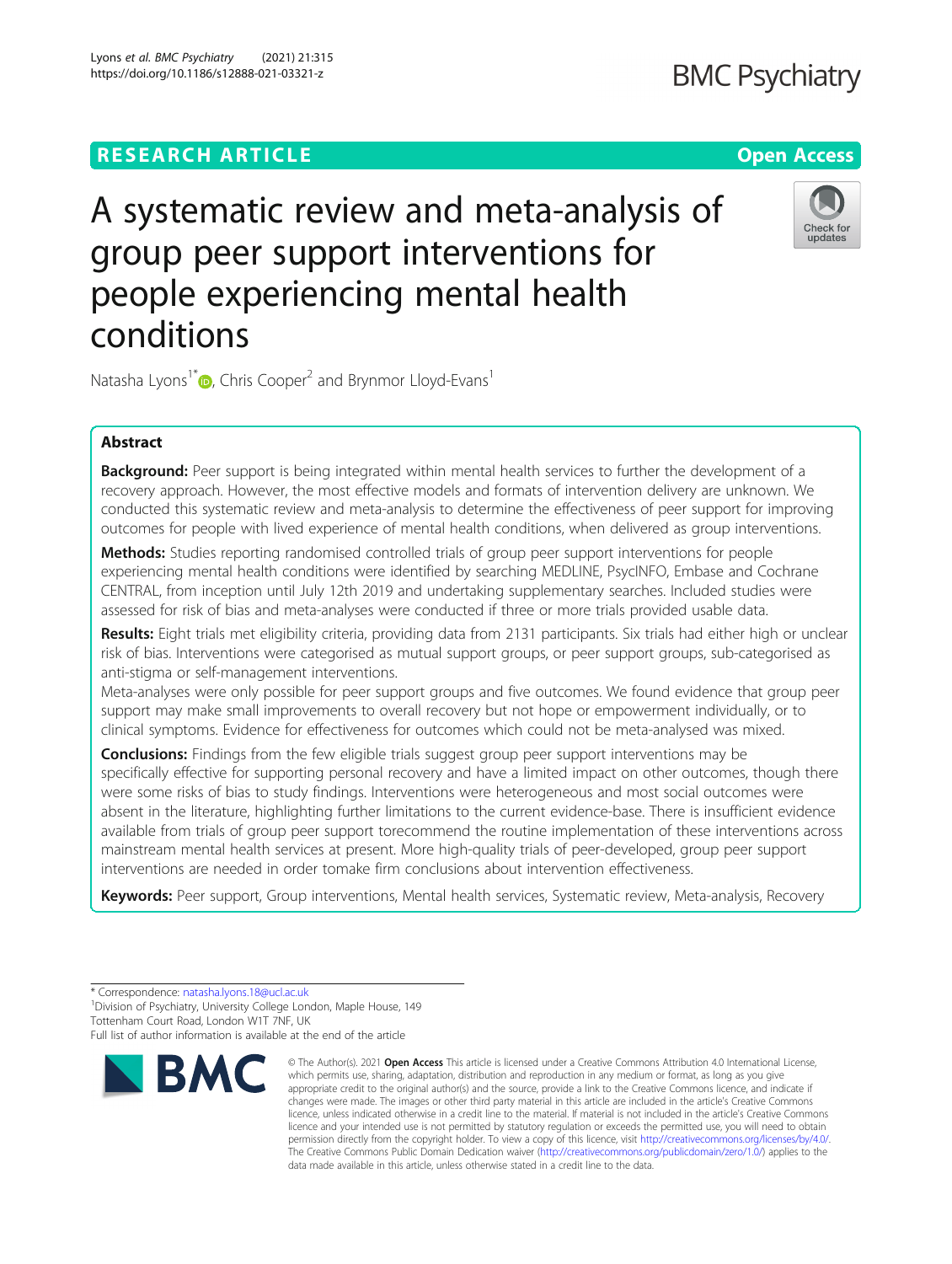#### Background

Transition to a recovery approach is a key focus of national [\[1](#page-14-0)] and international [[2\]](#page-14-0) mental health service development. Peer support has been characterized as a truly recovery-orientated intervention [\[3](#page-14-0)] and is now recommended in policy guidance internationally  $[4-6]$  $[4-6]$  $[4-6]$  $[4-6]$ . This reflects a growing recognition of the value of lived experience expertise for facilitating recovery within mainstream services [[7\]](#page-14-0). Peer support enables individuals with personal experience of mental health conditions to utilise this experiential expertise to assist people accessing mental health services with the process of recovery  $[8]$  $[8]$ . Support may be unidirectional, such as from a paid peer support worker to a recipient, or reciprocal, as in mutual support groups [[9\]](#page-14-0). Interventions involving unidirectional support have been further categorised as: peer support services, delivered alongside traditional providers; or peer-delivered services, delivered by peers as alternative providers to non-peer professionals [\[8](#page-14-0)]. Peerdelivered services tend to be complex interventions, and peer support services and mutual support may be delivered as one-to-one or group interventions [[10\]](#page-14-0).

The distinct therapeutic processes that distinguish group and individual peer support approaches are not yet clearly defined, which reflects the lack of consensus on the broader mechanisms of peer support [\[11](#page-14-0), [12](#page-14-0)]. Reviews of proposed mechanisms [\[11,](#page-14-0) [12\]](#page-14-0) suggest that recovery may be enhanced through personal identification and modelling of positive social behaviours [[11,](#page-14-0) [13\]](#page-14-0), "upward" social comparisions [[14\]](#page-14-0) with recovery role models and through the exchange of experiential knowledge [[11,](#page-14-0) [15](#page-14-0)]. Experiential learning may lead to the development of an alternative knowledge base for mental health management based on individual realities of recovery [[16](#page-14-0), [17\]](#page-14-0). Social support has been proposed to operate within peer relationships [\[18\]](#page-14-0) through the exchange of emotional and informational resources between individuals [\[19](#page-14-0)]. A group setting may therefore maximise the potential for exchange of recovery resources and opportunities for experiential learning.

In spite of the potential for group peer support to improve recovery, only one review to date, has focused specifically on the effectiveness of group peer support approaches and this solely included mutual support groups [[20\]](#page-14-0). This review was published over 10 years ago and synthesised studies with both randomized and non-randomized designs [[20\]](#page-14-0). Studies included in this earlier review reported mixed evidence for improving clinical outcomes, such as psychiatric symptoms [\[20](#page-14-0)]. This contributes to the mixed evidence-base for peer support in general, though considerable risks of bias to study findings often reduce confidence in the available evidence [[21\]](#page-14-0). Previous reviews of peer support have

often focused on interventions for participants with particular diagnoses [\[22,](#page-14-0) [23\]](#page-14-0), which may mask further transdiagnostic benefits based on shared experiences of mental health conditions and of using mental health services [\[24](#page-14-0)].

Across reviews, current evidence suggests that peer support may have particular effectiveness for improving outcomes related to personal recovery [[9\]](#page-14-0) as opposed to clinical outcomes [\[21](#page-14-0), [25](#page-14-0)]. Where it has been possible to isolate the effects of group peer support within reviews, specificity for enhancing personal recovery has similarly been suggested, including improvements to hope [[25](#page-14-0)] and empowerment [\[10](#page-14-0)] outcomes but not clinical symptoms [[25](#page-14-0)]. Two descriptive reviews have also indicated positive effects on both clinical and recovery outcomes for peers-delivering educational curricula in group format [[26](#page-14-0)] and mutual support groups [[8\]](#page-14-0).

With the continued international expansion of peer support within mental health services [\[27](#page-14-0)] and increasing research focus on peer support interventions [\[22](#page-14-0)], there is a pressing need to update to the evidence for effectiveness from previous reviews. The heterogeneity in peer support interventions has led to a call for a greater focus on specific effectiveness with respect to categorisations and contexts [[26](#page-14-0)]. Determining the optimum format of intervention delivery is needed to inform the implementation of peer support within service developments and the specific effectiveness of group peer support has not been fully addressed. Recommendations guiding implementation are currently hampered by conflicting findings within the literature with respect to the relative effectiveness of group and one-to-one peer support for improving personal recovery outcomes, with one review reporting more evidence to support individual  $[25]$  $[25]$  $[25]$  and another, for group  $[10]$  $[10]$  approaches. Although the more recent review [\[10\]](#page-14-0) synthesised evidence for the effectiveness of group peer support for empowerment and self-efficacy, consideration of a broader range of outcomes may contribute to a holistic appraisal of intervention effectiveness for recovery outcomes. Therefore, this review aims to narratively and quantitively synthesis evidence from randomised controlled trials (RCTs) for the effectiveness of group peer support for improving outcomes for people with mental health conditions, compared to any comparator condition; including outcomes relevant to personal and clinical recovery [[28\]](#page-14-0), acute service-use and social indicators of recovery, such as social support [[29\]](#page-14-0) and employment [\[30](#page-14-0)]. Our review complements a review of one-to-one peer support interventions carried out contemporaneously byWhite and colleagues at St George's University [\[31](#page-14-0)]. Findings for group peer support will be discussed in the context of current evidence regarding one-to-one peer support.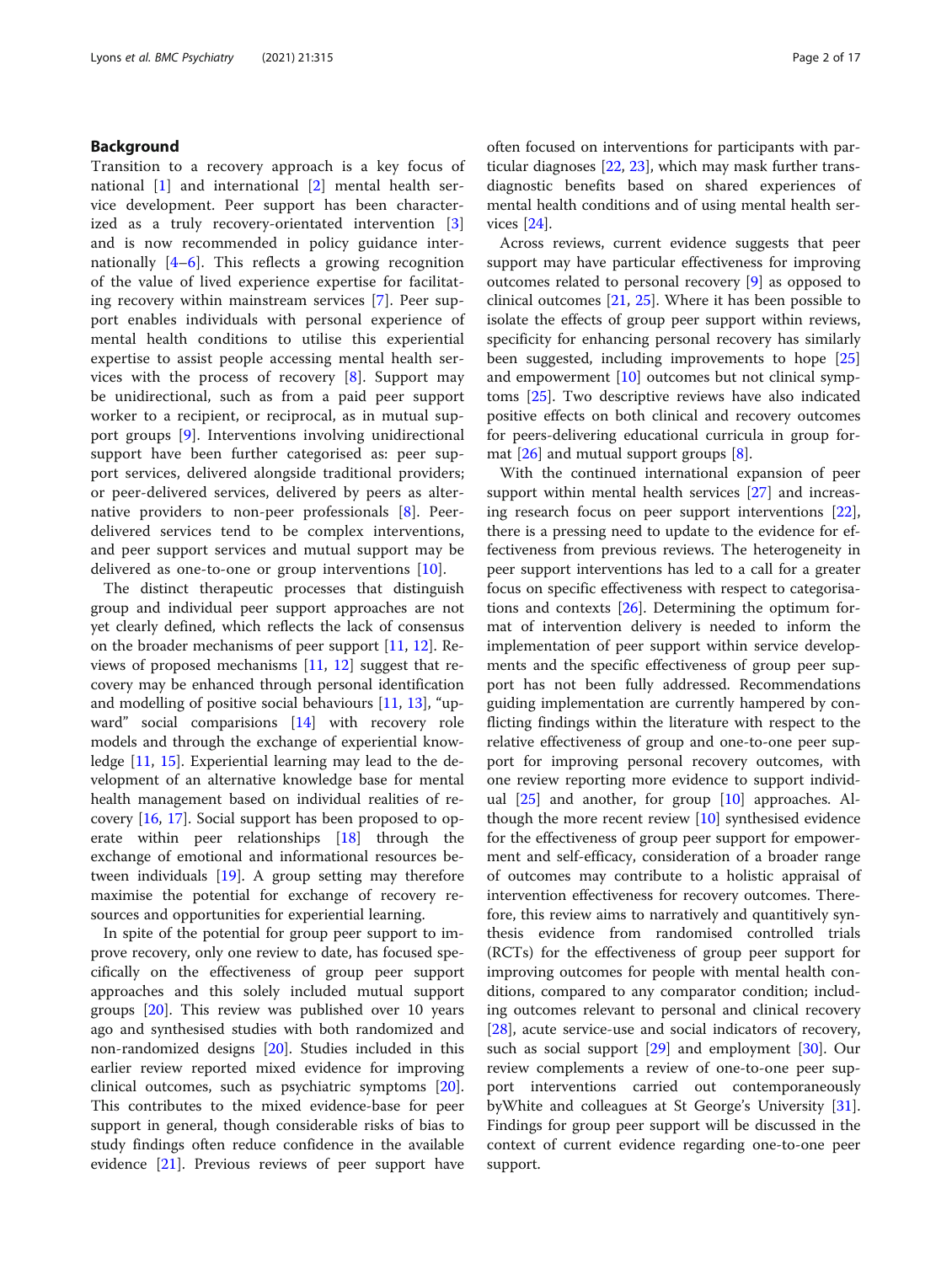#### Methods

The research methods of this review were conducted in accordance with the Cochrane Collaboration's guidelines for systematic reviews of interventions [\[32](#page-14-0)] and reported following the Preferred Reporting Items for Systematic Reviews and Met-Analysis (PRISMA) statement [[33](#page-14-0)] (the PRISMA checklist for each item is included in Additional file [2\)](#page-13-0). The protocol for the review was prospectively registered on PROSPERO, International Prospective Register of Systematic Reviews, registration number: CRD42019145217.

#### Study identification

Studies were identified using both bibliographic database searching and non-bibliographic search methods [\[34](#page-14-0)].

#### Bibliographic databases

We searched the following bibliographic databases from inception: PsycINFO, MEDLINE, Embase (all via the OVID interface) and the Cochrane Central Register of Controlled Trials (CENTRAL) via the Wiley interface. Search terms were developed and piloted in PsycINFO, then adapted for use on the other databases. In order to pilot our search terms, we first identified "model" papers, which included clear examples of group peer support interventions. We identified these from an initial google and bibliographic database search for studies and reviews of peer support interventions for people who experience mental health conditions. Search terms were then revised and refined, to maximise the relevancy of the search results and to ensure all model papers were returned. The Peer Review of Electronic Search Strategies (PRESS) checklist was used to peer-review the search strategy prior to searching [\[35](#page-14-0)].

The search strategy adopted the structure: (search terms for peer support, such as "peer-led" or peer\* adj3 support\*) AND (all fields group search) AND (RCT search filter). The Cochrane Highly Sensitive Search Strategy was used in MEDLINE [[36\]](#page-14-0) and the Royle and Waugh filter [[37\]](#page-14-0), supplemented with the P3 filter to maximise sensitivity [\[38](#page-14-0)], for PsycINFO and Embase. No language limits were applied to the searches. The full search strategy is included in the supplementary material for this review (Additional file [1\)](#page-13-0). The MEDLINE search is reported with a search narrative which explains the conceptual and contextual detail of the design of the search strategy [\[39](#page-14-0)].

#### Non-database search methods

The following non-database search methods were used:

 Two trial registers were searched: ClinicalTrial.gov and the World Health Organization International Clinical Trials Registry platform

- Citation searching on all studies meeting inclusion at full-text was undertaken. Forwards citation searching was undertaken in Web of Science and backwards citation chasing searching was undertaken manually by appraisal of the reference list of included studies
- The list of included studies was manually reviewed for any systematic review identified by the searches
- For any protocols returned by the searches, or any on-going trials identified by the trial registers, the corresponding authors of the study were contacted to establish if their studies had completed and if unpublished data were available.

The first 10% of all records were independently screened by two reviewers. Inter-rater agreement was 100% at this stage so the remaining abstracts were screened by one reviewer. The full text articles of potentially eligible articles were retrieved and assessed for eligibility for inclusion by one reviewer (NL). The second reviewer (CC), blind to the first reviewer's screen, then screened all included studies and 10% of the excluded studies, to check for concordance. A third researcher (BLE) was involved to resolve any disagreements regarding inclusion. If this failed to resolve discrepancies, study authors were contacted for further clarification.

#### Eligibility criteria

#### Study design

We included only completed RCTs with individually randomised designs. Published and unpublished, completed trials were eligible for inclusion. Cluster RCTs, incomplete RCTs and all non-randomised designs were excluded, including partially randomised and quasiexperimental designs.

#### **Participants**

Eligible participant populations were adults aged 18 and over with mental health conditions. Participants were identified as having confirmed mental health conditions if they met one or more of the following three criteria:

- 1) Use of mental health services, defined as a statutory or voluntary sector service that provides support exclusively for people with mental health conditions.
- 2) A clinical diagnosis of any condition within the International Classification of Diseases axis 1 psychiatric disorders, which includes common mental health conditions, such as depression and anxiety disorders, those defined as severe, such as bipolar and schizophrenia spectrum disorders, and other mental health conditions including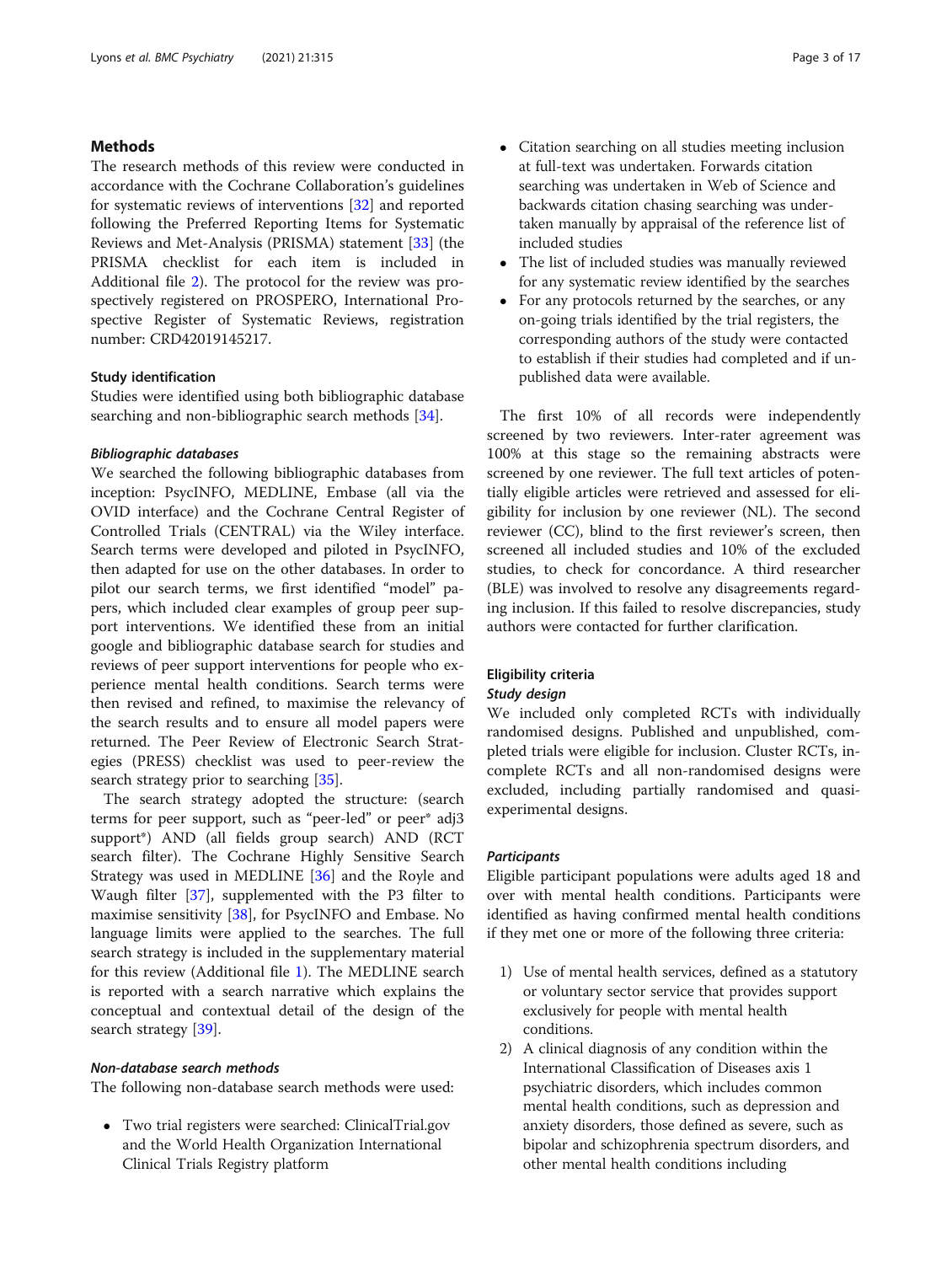personality disorders, eating disorders and dissociative disorders.

3) Assessed as experiencing psychiatric symptoms reaching a clinical threshold using any validated symptom rating tool.

Studies were excluded if they included only participants with organic neurological pathologies such as dementia, ordisorders typically diagnosed in childhood, such as conduct disorder, or developmental disorders such as autism, or alcohol or substance misuse related disorders.

#### Interventions

We included studies of intentional, group peer support interventions, delivered solely by and to people with mental health conditions. Interventions were only included if the primary focus was to promote recovery with mental health conditions. Recovery was broadly defined as " … a deeply personal, unique process of changing one's attitudes, values, feelings, goals, skills, and/or roles. It is a way of living a satisfying, hopeful, and contributing life even with limitations caused by [mental health conditions]." [[40](#page-14-0)] (p257)

Both mutual support groups and peer-facilitated, peer support services delivered in group format were included. Only interventions intended for more than two participants were included.

One-to-one peer support interventions and complex interventions involving group and individual peer support were excluded. We also excluded interventions cofacilitated, facilitated or guided by health professionals. Group peer support interventions were excluded if the focus was any topic other than recovery with mental health conditions, including bereavement and physical health conditions, even if participants in these groups had mental health conditions. Interventions with a primary focus on recovery from addiction were also excluded. This is because these interventions aim to provide support to reduce or achieve abstinence from addictive behaviours as part of recovery [\[41](#page-14-0)], which may necessitate unique characteristics and approaches. There are a large number of active peer-led and mutual support organizations that promote recovery programs, with an independent evidence-base  $[20]$  $[20]$  that is outside the scope of this review.

We did not exclude any studies based on control condition and included studies that compared group peer support with treatment as usual (TAU), however defined, or a waiting list control or with any active control intervention.

#### **Outcomes**

We included studies that reported any of the broad groups of outcomes below, however measured:

Studies reporting any measure of recovery were included. We also included studies reporting any outcome defined as a component of recovery by the CHIME framework [\[42\]](#page-14-0). This acronym refers to connectedness, such as relationships, hope, identity, meaning and empowerment. Studies reporting self-esteem, personal confidence, self-efficacy and quality of life were also included.

#### 2) Clinical Recovery

We included studies reporting clinical outcomes, such as any measure of psychiatric symptoms, including symptom scale ratings or clinical recovery rates, and any clinical measure of social functioning.

3) Acute mental health service use

Studies that reported any measure of acute mental health service use, such as number of hospital admissions, crisis care admission or inpatient bed days, were included.

4) Social outcomes

We included studies reporting the following outcomes: employment (voluntary or paid), independent living (defined as supported or independent accommodation type) and social support (measures of social network or other social support within the community).

#### Risk of bias assessment

The first reviewer (NL) conducted a risk of bias assessment for each included study using the Cochrane Collaboration's Tool for assessing bias in randomised trials [[43\]](#page-14-0). This included assessment of random sequence generation, allocation concealment, blinding of participants, researchers and of outcome assessors, completeness of outcome data and selective outcome reporting. Each domain of bias was rated as low, high or unclear risk of bias (ROB), according to the guidance specified by the tool and the Cochrane Handbook [[44\]](#page-15-0), indicating whether each form of bias was unlikely or highly likely to have influenced study outcomes or may have influenced study outcomes but insufficient information was reported to make a judgement, respectively. A random sample of 10% of studies were assessed by the second reviewer (CC) using the same procedure. Any disagreements were resolved through discussion with a third researcher (BLE).

Studies that were rated as low ROB in every domain of bias were categorised as low overall ROB [[44\]](#page-15-0). Selection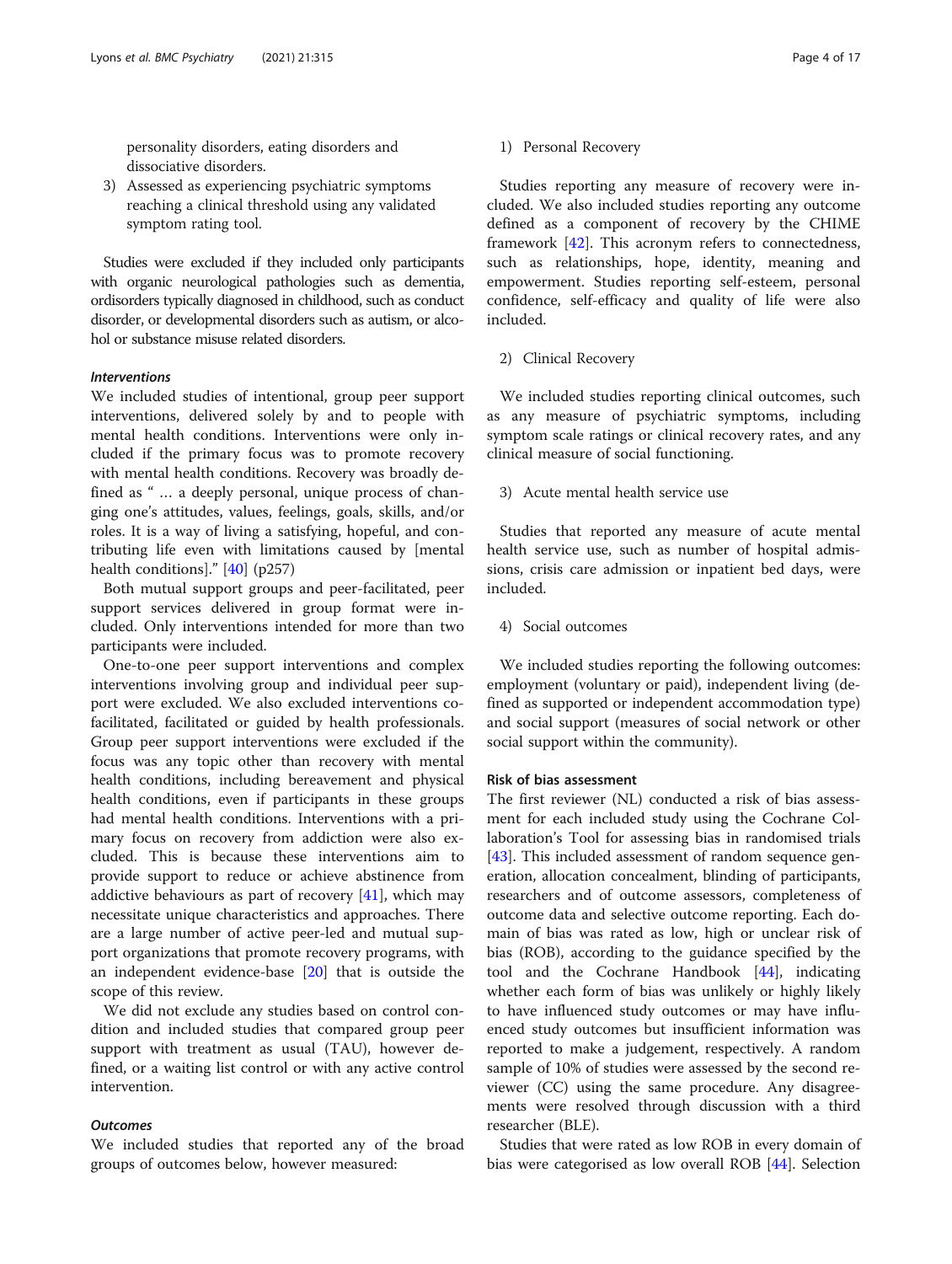bias (random sequence generation and allocation concealment) and risks fromincomplete reporting of study data (attrition bias and reporting bias) were considered key risks of bias [\[43\]](#page-14-0), so studies with high or unclear risks in these domains received these ratings overall. These ratings indicate the likelihood that bias influenced the overall findings of the study.

#### Data extraction

The Cochrane Collaboration data extraction form for RCTs was adapted and piloted with three of the included records prior to use. Data extracted from eligible studies included: study aims, study setting, study duration, participant eligibility criteria, total number of participants randomised, participant characteristics including age, gender, ethnicity and mental health diagnoses, baseline imbalances, details of attrition, intervention and control group characteristics, missing outcome data and the results of the outcomes measured at all time points recorded. Raw means and standard deviations and number of participants providing data for each outcome were extracted for the quantitative synthesis.

#### Statistical analysis

Meta-analyses using random effects models were conducted for outcomes where possible, using Review Manager (RevMan 5.3) software [\[45\]](#page-15-0). For the main analysis, meta-analyses were conducted separately for each outcome within the broad outcome groups. For example, within the recovery outcome group, studies reporting empowerment were analysed together. Studies that used TAU or active controls were analysed together for the main analysis, by combining the means and standard deviations for TAU and active comparators using the formulae recommended by the Cochrane Handbook [[46](#page-15-0)].

All outcomes were categorised by timepoint as post-intervention (recorded at the end of treatment), short-term follow-up (up to 1 year after the end of treatment) and long-term follow-up (more than 1 year after the end of treatment). If outcome data at multiple time points were reported by studies, the timepoint nearest to but not exceeding one-year follow-up was used for short-term follow-up, and the longest duration of follow-up was used for long-term followup. Outcomes at each timepoint were analysed separately. All studies that reported an outcome and provide usable data were included in the main analyses for each outcome, regardless of study population, intervention type or ROB rating but we set three studies as a minimum number to perform any metaanalysis. The inverse variance method wasused to calculate standardised mean differences (SMD) for continuous outcomes using different outcome measures and the magnitude of this effect size (Cohen'sd) was interpreted as small (0.2), medium (0.5) or large (0.8) [[47,](#page-15-0) [48\]](#page-15-0). For studies using the same outcome measure, mean differences were calculated. Strength of the evidence for an effect was determinedby Z statistic pvalues and categorised as no evidence ( $p \ge 0.1$ ), weak evidence  $(p = 0.09-0.01)$ , strong evidence  $(p < 0.01)$ and very strong evidence  $(p < 0.001)$  [[49\]](#page-15-0).

Heterogeneity was assessed using the non-central Chi<sup>2</sup> method and the<sup> $1<sup>2</sup>$  statistic. We defined  $I<sup>2</sup>$  of greater than</sup> 50% as substantial heterogeneity [\[46](#page-15-0)]. Tests of funnel plot of asymmetry were planned for meta-analyses with ten or more studies only, since fewer than ten studies lack sufficient power to produce reliable estimations of publication bias [\[50](#page-15-0)].

For outcomes for which fewer than three studies provided usable data, study results were summarised and described narratively.

#### Sensitivity and subgroup analyses

Two sensitivity analyses were performed to analyse studies with low overall ROB separately from those with unclear and high ROB and to analyse studies using TAU comparators separately from those using active controls.

Two planned subgroup analyses were undertaken. First, interventions for people with mental health experiences defined as severe mental health conditions were analysed separately from those with other mental health conditions. The definition of severe mental health conditions used in this review included consideration of functional impairment [\[51\]](#page-15-0) and included participants with bipolar disordersor psychosis spectrum disorders or participants with any diagnosis using secondary mental health services.

The second planned subgroup analysis was to analyse structured and unstructured peer support interventions separately. Structured interventions were defined as those using manuals or pre-defined programme plans, whereas unstructured interventions were defined as those where the content of group sessions was flexible and could be determined by the group.

#### Results

The database search was conducted on the 13th of July 2019 and returned 7198 records. Supplementary searche sidentified a further 225 studies for screening. Following duplicate removal, the titles and abstracts of 4277 records were screened for eligibilityand 4179 records documenting clear exclusion criteria were excluded at this stage. Reasons for exclusion included clear evidence of ineligibility due to study type, intervention typeor study population in the title or abstract of the record. The full texts of 98 articles were retrieved and eight studies, reported by 11 articles, were included in the review. Of these, six studies provided usable data for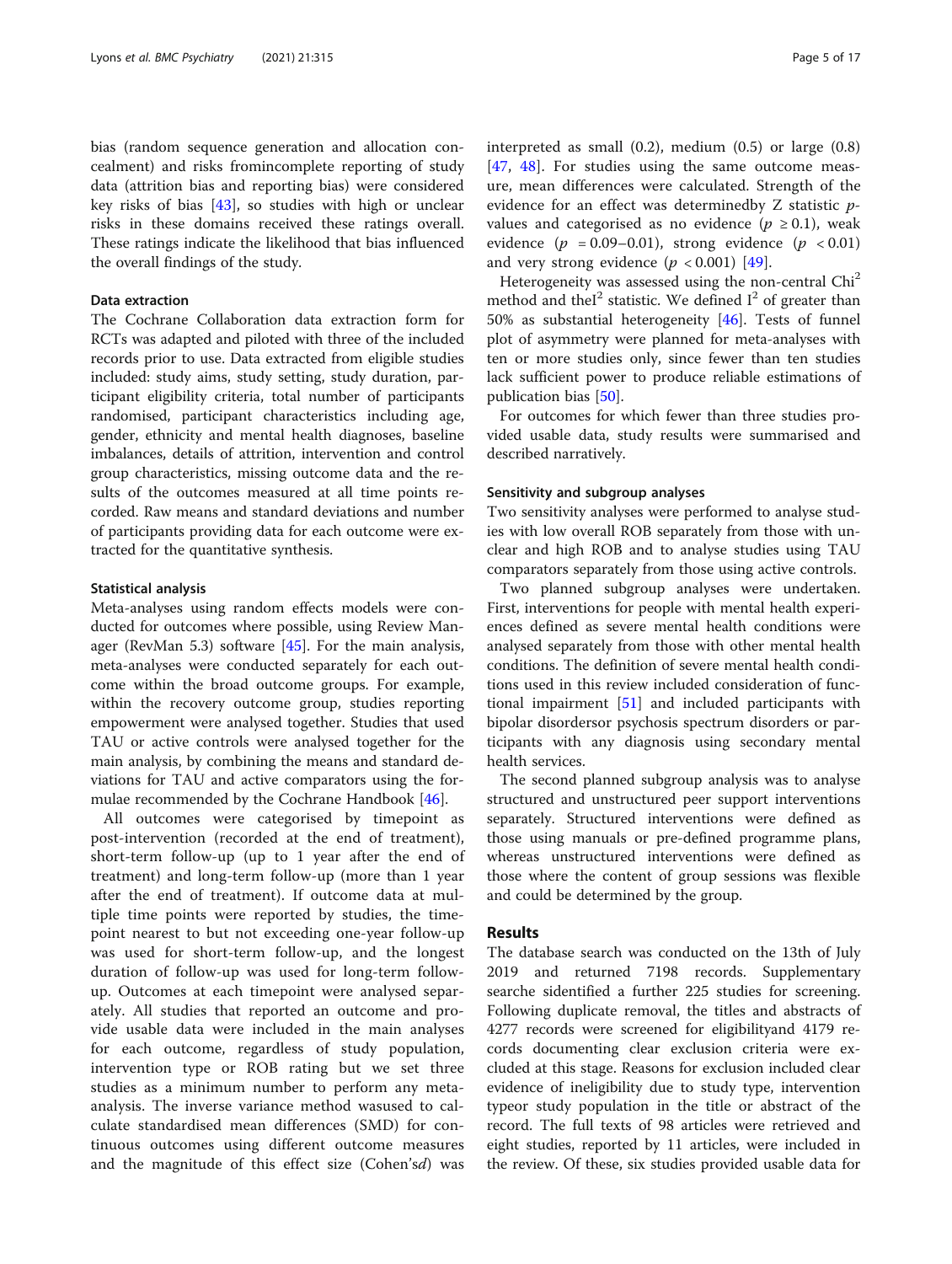meta-analyses. A total of 87 studies were excluded at full text screen (the full PRISMA Flow Diagram is presented in Additional file [3\)](#page-13-0).

#### Characteristics of included studies

Study characteristics are displayed in Table 1. All included studies were individually randomized controlled trials with parallel group designs. Seven trials took place in America and one was conducted in Switzerland. Six trials reported follow-up data [\[52,](#page-15-0) [53,](#page-15-0) [56,](#page-15-0) [60](#page-15-0)–[62\]](#page-15-0) ranging from 3 weeks to 6 months after the end of treatment.

#### Participant characteristics

Table 1 Study Characteristics

A total of 2131 participants were included in the review with a median study sample size of 252 and range of 82 to 555 participants. Across trials, the median of mean participant ages was 46 years, the median proportion of female participants was 66% and the proportion of participants identifying as Black, Asian and minority ethnicities ranged from 2 to 72%. The proportion of employed participants ranged from 9 to 63%. The participant eligibility criteria of all trials included a range of mental health diagnoses. One study did not report participant diagnoses but all participants were using mental health services [\[60](#page-15-0)]. All seven remaining trials comprised participants experiencing psychoses and affective disorders, however, in accordance with protocol specifications for categorising participant populations with mixed mental health conditions, only five of these trials met our criteria for comprising participants experiencing severe mental health conditions [[52,](#page-15-0) [53](#page-15-0), [56,](#page-15-0) [58](#page-15-0), [62\]](#page-15-0), since all participants in these studies were using secondary mental health services.

#### Characteristics of interventions

Details of the characteristics of study interventions are summarised in the supplementary material (Additional file [1](#page-13-0)). Intervention durations ranged between 3 weeks and 12 months. Only one study [\[59\]](#page-15-0) used an unstructured intervention and was classified as mutual support. This study adopted two unmoderated, online peer support group interventions, which were combined for the analyses and compared to TAU. One intervention was a "listserv", enabling participants to send emails to the whole intervention group and the other was an online bulletin board, where participants could post and readgroup messages.

Seven trials used structured interventions, classified as peer support groups, delivered by one to three peer facilitators. Structured interventions were further categorised as: self-management interventions, to develop coping strategies for mental health conditions [[63](#page-15-0)]; or antistigma interventions, to improve responses to experienced stigma and reduce self-stigmatising behaviour [[64\]](#page-15-0). All structured interventions included an educational component, delivered as classes with structured topics.

Peer Support groups:

| Study ID                  | Intervention<br>Category               | Country N  |     | <b>Diagnoses</b>                                                          | Sex<br>% F | Ethnicity,<br>% BAME | Age                         | Employed<br>% |
|---------------------------|----------------------------------------|------------|-----|---------------------------------------------------------------------------|------------|----------------------|-----------------------------|---------------|
| Ben-Zeev<br>2018 [52]     | Peer Support group:<br>Self-management | <b>USA</b> | 163 | 49% SS 28% BPD 33% MDD                                                    | 40         | 72                   | 49                          | N/R           |
| Cook 2012a<br>$[53 - 55]$ | Peer Support group:<br>Self-management | <b>USA</b> | 555 | 20% SS, 38% BPD, 25% DD, 15% other                                        | 66         | 37                   | 46                          | 15            |
| Cook 2012b<br>[56, 57]    | Peer Support group:<br>Self-management | USA.       | 428 | 21% SS, 40% BPD, 18% DD<br>9% other                                       | 56         | 46                   | 43                          | 9             |
| <b>Eisen 2012</b><br>[58] | Peer support group:<br>Self-management | <b>USA</b> | 298 | Psychotic disorders, DD, alcohol/ substance 8<br>misuse disorders (% N/R) |            | 33                   | 72% were<br>36-60 years     | N/R           |
| Kaplan 2011<br>$[59]$     | Mutual support: online<br>group        | <b>USA</b> | 300 | 22% SS, 78% affective disorders                                           | 66         | 8                    | 47                          | 63            |
| Corrigan<br>2015 [60]     | Peer Support group:<br>Anti-Stigma     | <b>USA</b> |     | 205 N/R                                                                   | 64         | 64                   | 46                          | 24            |
| Rüsch 2014<br>[61]        | Peer Support group:<br>Anti-stigma     | SC         | 100 | 27% SS<br>20% BPD<br>60% DD                                               | 59         | $\overline{2}$       | 42                          | 19            |
| Russinova<br>2014 [62]    | Peer Support group:<br>Anti-stigma     | <b>USA</b> | 82  | 34% SS<br>33% BPD<br>26% DD<br>7% other                                   | 68         | 31                   | $68\%$ were $>$<br>40 years | 16            |

Ages and Inpatient admissions are reported as Means and % respectively unless otherwise stated

USA United States of America, SC Switzerland Confederation, N Total number of participants randomised, SS schizophrenia spectrum disorders, BPD Bipolar Disorder, MDD Major Depressive Disorder, N/R not recorded, DD Depressive disorder, Other category reported by papers, BAME Black Asian and Minority Ethnicity, (F) Female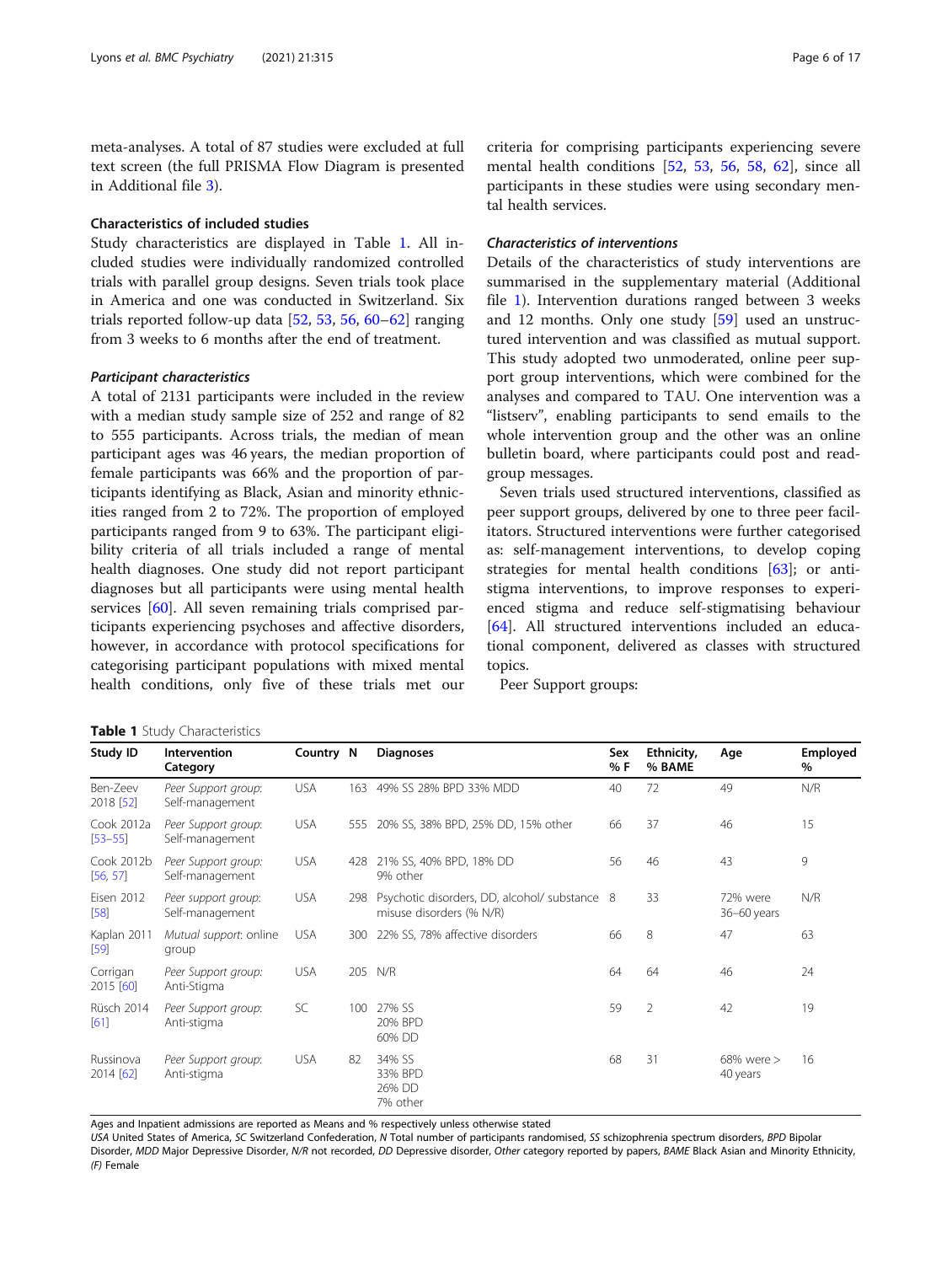#### 1. Self-management interventions

Four trialswere peer-led, self-management interventions [[52,](#page-15-0) [53](#page-15-0), [56](#page-15-0), [58\]](#page-15-0). Two of the included trials were of Wellness Recovery Action Planning (WRAP) [\[52](#page-15-0), [53\]](#page-15-0). One study used WRAP as the control group to assess the comparative effectiveness of FOCUS, a selfmanagement mobile phone application [[52\]](#page-15-0). Two studies compared interventions to a Waiting List Control (WLC) [\[53](#page-15-0), [56](#page-15-0)] and one study used both TAU and a clinician-led group of the intervention as control groups [\[58](#page-15-0)].

The number of classes ranged from eight to 12 across interventions. All interventions adopted different approaches to developing and implementing recovery-focused coping strategies. These included increasing knowledge through an educational course for Building Recovery of Individual Dreams and Goals (BRIDGES) [[56\]](#page-15-0), use of recovery workbooks for vet-to-vet, an intervention for veterans experiencing mental health conditions [[58\]](#page-15-0) and development of a personalised daily and crisis management plan for WRAP [[52](#page-15-0), [53](#page-15-0)].

#### 2. Anti-stigma interventions

Three trials were manualised anti-stigma interventions [[60](#page-15-0)–[62](#page-15-0)]. Two trials were studies of the three session Coming Out Proud (COP), compared to a WLC [\[60](#page-15-0)] or TAU [[61\]](#page-15-0). The remaining trial was a study of ten sessions of photovoice compared to a WLC  $[62]$  $[62]$ . Group discussions for COP included support and strategies for disclosure of mental health conditions, and for Photovoice, education about mental health stereotypes and use of a camera to develop narratives about mental health and stigma.

#### Risk of bias assessment

The ROB assessment for individual studies is displayed in Fig. 1. One study [\[56](#page-15-0)] had unclear risk of attrition bias since the rate of overall attrition from the study exceeded 20% [\[65](#page-15-0)] the participant characteristics of those who dropped out and those who remained in the study were not described and no reasons for attrition were documented. A further study [\[60](#page-15-0)] had high risk of attrition bias as overall attrition exceeded 20%, there was an imbalance in the numbers remaining in intervention and control groups and participant characteristics of those who dropped out and reasons for attrition were not documented. One study [[61\]](#page-15-0) had high risk of reporting bias as not all outcomes included in the protocol were reported and three studies received unclear ratings as the protocol was not available [\[59,](#page-15-0) [60](#page-15-0), [62\]](#page-15-0). Three studies did not report details of allocation concealment [[59,](#page-15-0) [60,](#page-15-0) [62](#page-15-0)] and two studies did not report details of



random sequence generation  $[58, 60]$  $[58, 60]$  $[58, 60]$  $[58, 60]$ , so were rated as unclear in these domains.

Three studies blinded outcome assessors [[52,](#page-15-0) [53](#page-15-0), [56](#page-15-0)] and for one study [\[59\]](#page-15-0), participants returned outcomes online so these had low risk for detection bias. Four studies did not report details of blinding procedures for outcome assessments so were rated as unclear. No studies reported blinding of participants, however participant blinding would not have been feasible due to the need for participants to know details of study conditions to give informed consent and breaches of ethical conduct may also influence participant outcomes. Therefore, risk of performance bias decisions were based on the potential for knowledge of participants' study conditions to influence the behaviour of personnel. Of the three studies that documented any blinding procedures, two clearly specified that "single blind" procedures referred to assessor blinding [\[53,](#page-15-0) [56\]](#page-15-0). Personnel were not blinded but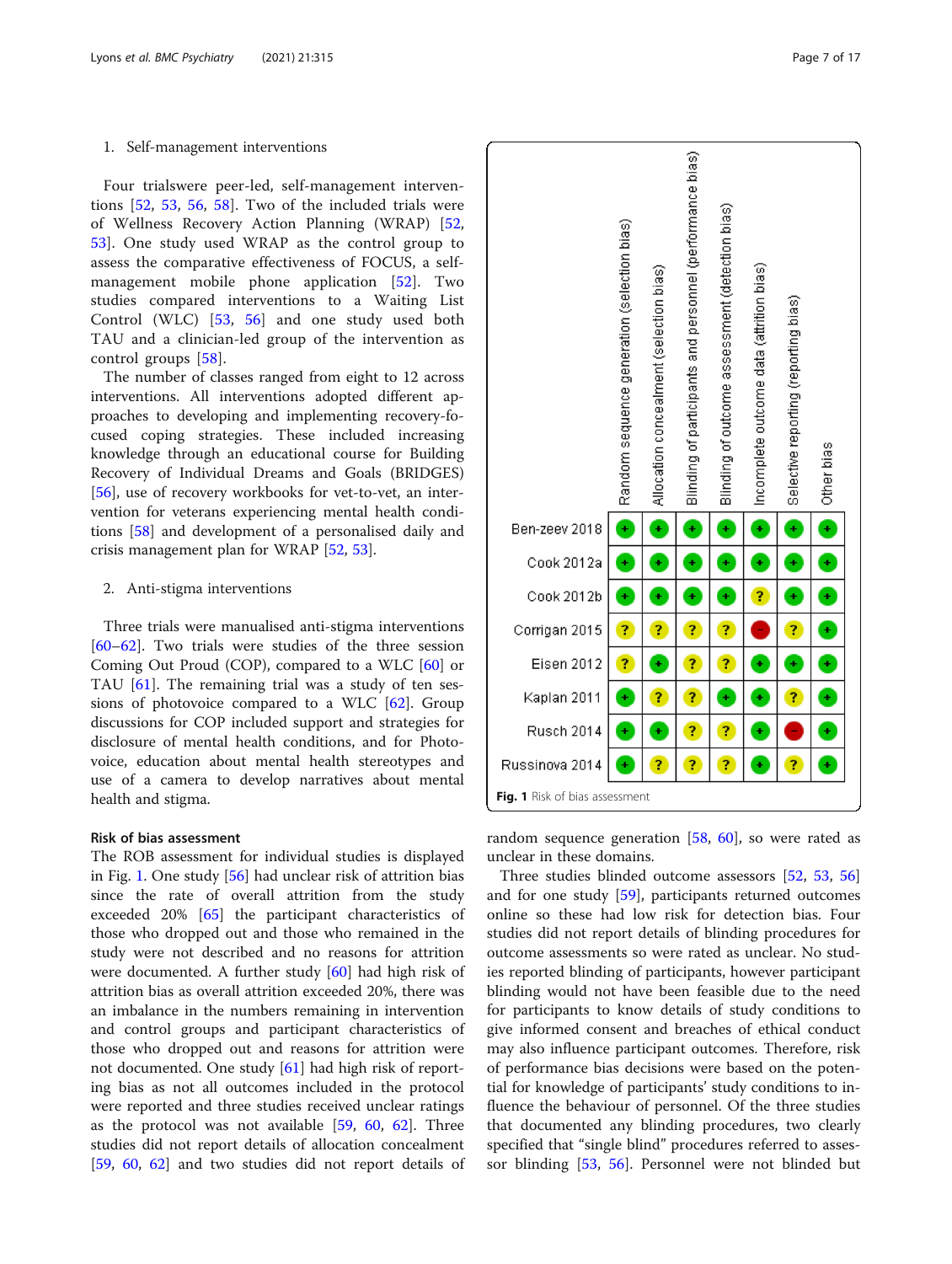since peer facilitators delivered the active intervention and were not involved in delivering TAU, these two studies were judged to have low risk of performance bias. Similarly, the third study reporting blind procedures [[52](#page-15-0)] stated an "assessor-blind" design was used and no blinding of personnel was documented. However, the two active conditions were delivered by separate personnel, peer facilitators and mhealth specialists [\[52](#page-15-0)], so the risk of performance bias was judged to be low. The remaining five studies did not provide any information on blinding procedures so were rated as unclear risk for performance bias [[58](#page-15-0)–[62](#page-15-0)].

Only two studies [\[52](#page-15-0), [53\]](#page-15-0) had low overall risk of bias, due to having low risk for all individual domains of bias. Since one study [\[60](#page-15-0)] had high risk of attrition bias and one study had high risk of reporting bias [[61\]](#page-15-0), these both had high overall risk of bias. The remaining four studies had unclear overall risk of bias, due to having unclear risk of selection bias [[58](#page-15-0), [59,](#page-15-0) [62\]](#page-15-0), attrition bias [\[56](#page-15-0)] or reporting bias [[59](#page-15-0), [62](#page-15-0)].

#### Study outcomes and quantitative synthesis

No studies reported outcomes at follow-up exceeding 12 months so outcomes are described at two timepoints; post-intervention (end of "treatment") and follow-up (less than 12 months post-intervention). Six trials [[52,](#page-15-0) [53](#page-15-0), [56](#page-15-0), [58,](#page-15-0) [61](#page-15-0), [62](#page-15-0)] provided usable data for meta-analyses, providing data for 1626 participants (76% of all participants). Results of the main analyses are displayed in Table 2. Forest plots for the main analysis, subgroup analysis and sensitivity analysis are displayed

Table 2 Results of the main analysis

in the supplementary material (Additional file [1](#page-13-0)). No studies reported outcomes related to the meaning or connectedness components of the CHIME framework [[42\]](#page-14-0), acute service use, independent living or employment outcomes. Findings from studies which did not provide usable data for meta-analysis and for outcomes where there were insufficient studies to conduct metaanalysis are both reported for each outcome below, in addition to the results from the quantitative synthesis summarised in Table 2.

The maximum number of trials included in any metaanalyses was five, so no statistical tests of funnel plot asymmetry were carried out. Planned subgroup analyses of structured and unstructured interventions were not possible as all studies providing usable data for metaanalyses were structured interventions. Subgroup analysis that included only studies solely involving participants with mental health conditions defined as severe was conducted for empowerment at post-intervention by removing the only study providing usable data for metaanalyses without a participant population with severe mental health conditions  $[61]$  $[61]$ . For the main analysis of all other outcomes, only studies including participants experiencing severe mental health conditions provided usable data. Planned sensitivity analyses of studies with low overall ROB werenot possible, since only two studies [[52,](#page-15-0) [53](#page-15-0)] met the criteria for low overall ROB. TAU only sensitivity analyses wereconducted for recovery, hope, empowerment and depression outcomes by removing the study with an active comparator [\[52](#page-15-0)] and using only TAU data for the three-armed trial [[58](#page-15-0)].

| Outcome                            | Number of<br>trials | N   | SMD (95% CI), p-value                            | Heterogeneity, $I^2$ ;<br>Chi, $2$ df               | Duration of follow-up, post end of<br>treatment |
|------------------------------------|---------------------|-----|--------------------------------------------------|-----------------------------------------------------|-------------------------------------------------|
| Post-intervention                  |                     |     |                                                  |                                                     |                                                 |
| Recovery [52, 55, 56, 58, 5<br>62] |                     |     | 1265 0.18 (0.07 to 0.29), $p = 0.002$            | $I^2 = 0\%$ ; Chi <sup>2</sup> = 4.01,<br>$df = 4$  |                                                 |
| Hope [53, 56, 58]                  | 3                   |     | 1029 MD = $0.18$ (- 0.34 to 0.69),<br>$p = 0.50$ | $I^2 = 0\%$ ; Chi <sup>2</sup> = 1.68,<br>$df = 2$  |                                                 |
| Empowerment [57, 58,<br>61, 62     | $\overline{4}$      | 750 | 0.17 (- 0.07 to 0.40), $p = 0.17$                | $I^2 = 55\%$ ; Chi <sup>2</sup> = 6.67,<br>$df = 3$ |                                                 |
| Global symptoms [52,<br>54, 58     | 3                   | 823 | $-0.13$ (-0.27 to 0.01), $p =$<br>0.07           | $I^2 = 0\%$ ; Chi <sup>2</sup> = 1.11,<br>$df = 2$  |                                                 |
| Depression [52, 55, 58,<br>62      | $\overline{4}$      | 929 | $-0.09$ (-0.22 to 0.04), $p =$<br>0.18           | $I^2 = 0\%$ ; Chi <sup>2</sup> = 0.99,<br>$df = 3$  |                                                 |
| Follow-up                          |                     |     |                                                  |                                                     |                                                 |
| Recovery [52, 55, 56, 62] 4        |                     | 983 | 0.21 (0.08 to 0.34), $p = 0.002$                 | $I^2 = 5\%$ ; Chi <sup>2</sup> = 3.16,<br>$df = 3$  | 3 to 6 months                                   |
| Empowerment [57, 61,<br>62         | 3                   | 487 | 0.13 (-0.05 to 0.31), $p = 0.14$                 | $I^2 = 0\%$ ; Chi <sup>2</sup> = 0.37,<br>$df = 2$  | 3 weeks to 6 months                             |
| Depression [52, 55, 62]            | 3                   | 674 | $-0.12$ (-0.27 to 0.03), $p =$<br>0.11           | $I^2 = 0\%$ ; Chi <sup>2</sup> = 0.95,<br>$df = 2$  | 3 to 6 months                                   |

Means and Standard Deviations for TAU and clinician-led comparator group were combined for Eisen 2012. MD Mean Difference, SMD Standardised Mean difference, CI confidence interval, SMDs are reported unless stated otherwise, N number of participants providing outcome data, df degrees of freedom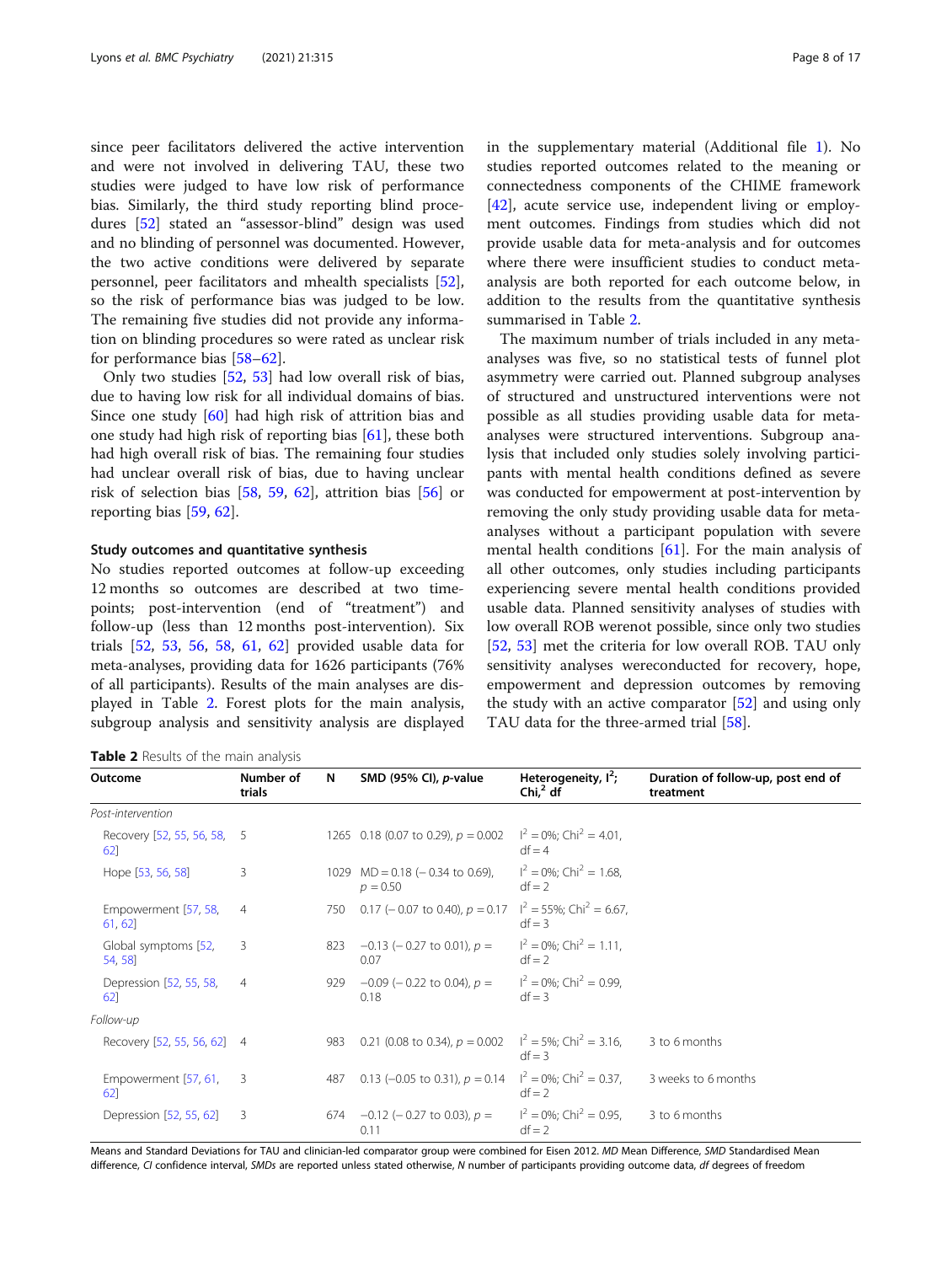#### Personal recovery outcomes

#### Recovery

Five trials providing post-intervention data which were useable in meta-analyses found strong evidence for a small effect of group peer support on recovery. One study did not provide usable data for meta-analyses and found no evidence for an effect of the intervention on recovery [\[59\]](#page-15-0). Sensitivity analyses including only studies with TAU control groups and excluding a study which used an outcome measure that was not fully validated [[62\]](#page-15-0) did not differ substantially from the results of the main analysis.

Four trials provided usable follow-up data for metaanalysis, which found strong evidence for a small effect of group peer support on recovery at three- and sixmonths follow-up. Results of sensitivity analysis including only studies using TAU control groups did not differ substantially from the main analysis.

Of the two studies reporting recovery with low overall ROB, one study reported evidence for an increase in recovery for participants receiving WRAP relative to TAU [[55\]](#page-15-0) at both post-intervention and six-month follow-up, and one study reported no evidence for a statistically significant difference in recovery between the two conditions found at either time point [\[52](#page-15-0)].

#### Hope

Three trials provided usable post-intervention data for meta-analysis, which found no evidence for an effect of group peer support on hope. Sensitivity analysis using only studies with TAU control groups did not alter this result. Only two studies reported follow-up data for hope, so meta-analyses were not possible. One study reported evidence for an effect [[53\]](#page-15-0) and the other reported no effect [[56](#page-15-0)] of group peer support on hopeacross postintervention and 6 months follow-up.

#### Empowerment

Self-advocacy was reported by two studies [[54,](#page-15-0) [57](#page-15-0)], which we categorised as an empowerment outcome because it shared concepts with empowerment such as as-sertiveness and self-direction [\[66](#page-15-0)]. One study found evidence for increased self-advocacy following the intervention [[54\]](#page-15-0) and the other no effect [[57](#page-15-0)], relative to TAU. Since the same authors used measures of both self-advocacy and empowerment, measures of selfadvocacy were excluded from meta-analyses. One study reporting no usable data for meta-analyses found no evidence for an effect of the intervention on empowerment [[59\]](#page-15-0). Four trials provided usable post-intervention data for meta-analysis, which found no evidence for an intervention effect on empowerment. Sensitivity analysis only including studies with TAU control groups and subgroup analysis only including studies with participants

experiencing mental health conditions defined as severe did not alter these results.

Three trials reported usable follow-up data formetaanalysis, which found no evidence for an effect of group peer supporton empowerment at 3 weeks, 3 months and 6 months follow-up. No sensitivity or subgroup analyses were conducted as all studies included used a TAU control and only two studies had participant populations with mental health conditions defined as severe.

#### Identity

All three anti-stigma intervention trials reported selfstigma [[60](#page-15-0)–[62](#page-15-0)], which we categorised within the domain of recovery. Trials reported data at post-intervention and at follow-up of 3 weeks  $[61]$  $[61]$ , one month  $[60]$  $[60]$  or 3 months [\[62\]](#page-15-0). Interventions effects on identity were mixed, with one study reporting evidence for a reduction in self-stigma relative to TAU [\[62\]](#page-15-0) and one study reporting no difference between groups [[61\]](#page-15-0) across the full study periods. One study reported improvements relative to TAU for two subscales and no effect for two subscales of a self-stigma measure at both time points [\[60\]](#page-15-0). This study did not provide useable data, so identity could not be quantitively synthesised.

#### Quality of life

Three studies reported quality of life at postintervention [[52,](#page-15-0) [53,](#page-15-0) [59](#page-15-0)] and two studies reported follow-up at three months  $[52]$  $[52]$  or 6 months  $[53]$  $[53]$ . Evidence for intervention effectiveness was mixed with one study reporting evidence for improvements in quality of life relative to TAU across the full study period [\[53](#page-15-0)] and two studies reported no difference [[52](#page-15-0), [59](#page-15-0)], with one of these two studies [\[59\]](#page-15-0) providing no usable data, so this outcome could not be quantitively synthesised.

#### Self-efficacy

Two studies reported self-efficacy at post-intervention and at follow-up of 3 weeks and 3 months respectively and found no evidence for an effect of the intervention [\[61](#page-15-0), [62](#page-15-0)].

#### Clinical recovery

#### Psychiatric symptoms

One study reported anxiety [[55\]](#page-15-0), with evidence for improvements following the intervention relative to TAU across post-intervention and six-month follow-up. Another study reported psychosis [[52\]](#page-15-0) and found no difference between groups at either post-intervention or three-month follow-up. Since some studies included both global symptom severity and depression outcomes, these were analysed separately.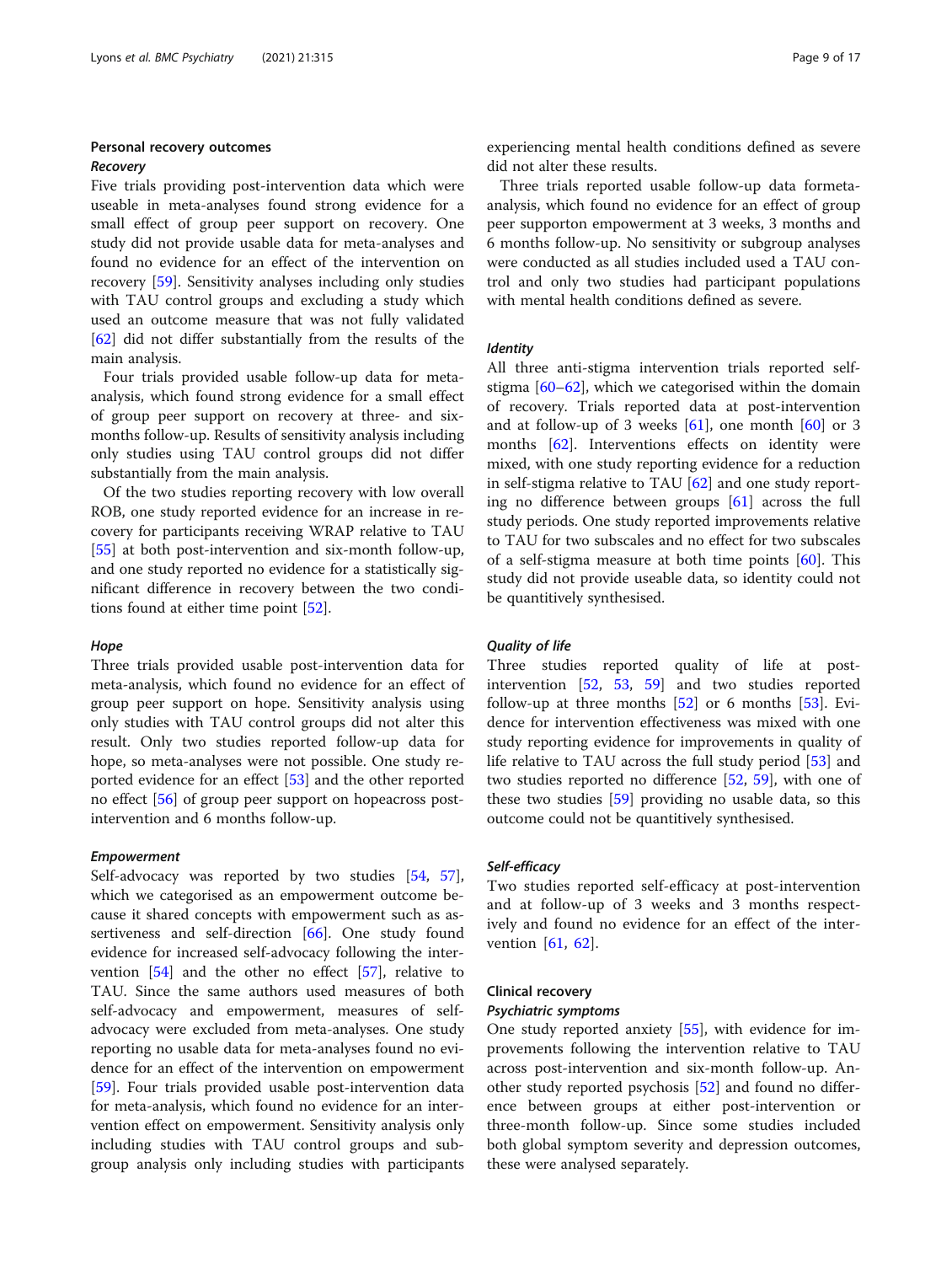Global symptoms One study reporting global symptoms found no evidence for an effect of the intervention relative to TAU but provided no usable data for metaanalyses [[59\]](#page-15-0). In post-hoc analysis, this study reported weak evidence that participants with high use of the online intervention experienced more symptoms than those with low or no use at post-intervention, and an increase in symptoms between four and 12 months [[59\]](#page-15-0). However, the direction of the relationship for causal inference could not be established [[59](#page-15-0)]. Threetrials provided usable post-intervention data for metaanalysis, whichfound weak evidence for an intervention effect in the direction of symptom reduction, though the magnitude of this effect was found to be negligible. Planned sensitivity analyses were not possible due to an insufficient number of studies.

Since only two trials reported follow-up data [[52](#page-15-0), [53](#page-15-0)] meta-analyses were not possible. One study reported evidence for reductions in symptoms following the intervention relative to TAU across time [\[53\]](#page-15-0) and the other reported no between-group differences at 3 months follow-up  $[52]$  $[52]$ .

Depression One study [[60\]](#page-15-0) providing no usable data for meta-analyses reported evidence for a reduction in depressive symptoms following group peer support relative to TAU for women but not for men at postintervention. Four trials provided usable postintervention data for meta-analyses, which found no evidence for an effect of group peer support on depression. Sensitivity analyses including only studies with TAU control groups did not alter this result. Three trials provided usable follow-up data for meta-analysis, which found no evidence for an effect of group peer support on depression at three- and six-monthsfollow-up. Sensitivity analyses were not possible due to an insufficient number of studies.

#### Social outcomes

#### Social support

One study [[59](#page-15-0)] reported social support at postintervention and found no evidence for an effect of the intervention. No further studies reported social support or any other social outcome.

#### **Discussion**

#### Summary of findings

This review represents a synthesis of findings from trials of group peer support. All studies included in the metaanalyses were structured peer support groups. We found evidence that group peer support may make small improvements to overall personal recovery for people with mental health conditions that are maintained at followup of up to 6 months. This effect was unaltered by sensitivity analyses. However, we found no evidence for an effect on empowerment, hope or depressive symptoms either after the intervention or at follow-up. There was weak evidence that group peer support may influence psychiatric symptoms following the intervention but the size of effect for improvement was negligible. These findings cannot offer conclusive evidence for the effectiveness of group peer support for clinical and recovery outcomes, as it was not possible to solely analyse studies with a low overall risk of bias, due to an insufficient number of studies meeting these criteria for planned sensitivity analyses. Quantitative syntheses of most outcomes included in our review protocol were not possible due to none or only one to two of the included studies reporting them. Only one included study was a mutual support intervention, which did not report evidence for an effect on any outcome and had an unclear overall risk of bias on the findings. The study also found evidence of an association between greater use of the online intervention and more difficult experiences of psychiatric symptoms, although the direction of effect was unclear. This study included a measure of social support and was the only study reporting any outcome from the social outcomes group. There was mixed descriptive evidence on the impact of anti-stigma interventions on identity and for self-management interventions on quality of life. Anti-stigma intervention studies reported no descriptive evidence for an effect on selfefficacy, though these similarly had some considerable risks of bias on findings.

#### Strengths and limitations

To our knowledge, this is the first review to focus solely on evidence for the effectiveness of group peer support interventions, delivered only by people with lived experience of mental health conditions. This reduced heterogeneity in methods of intervention delivery and statistical heterogeneity was low for the meta-analyses, suggesting relative consistency in intervention effects across studies [[67](#page-15-0)]. There was a distinction in focus between interventions that aimed to reduce self-stigma [[10\]](#page-14-0) and those that aimed to improve self-management. Effectiveness for improving recovery may differ between intervention subtypes, however only one included antistigma intervention reported recovery [[62\]](#page-15-0), so it was not possible to analyse these separately. Variation in participant characteristics was a source of clinical heterogeneitybetween studies [\[68](#page-15-0)]. Main analyses of all outcomes except empowerment, however included only participants experiencing mental health conditions that were defined as severe, providing a specific evaluation of intervention effectiveness for these outcomes for people with these experiences. Full appraisal of the effectiveness of group peer support for people with other mental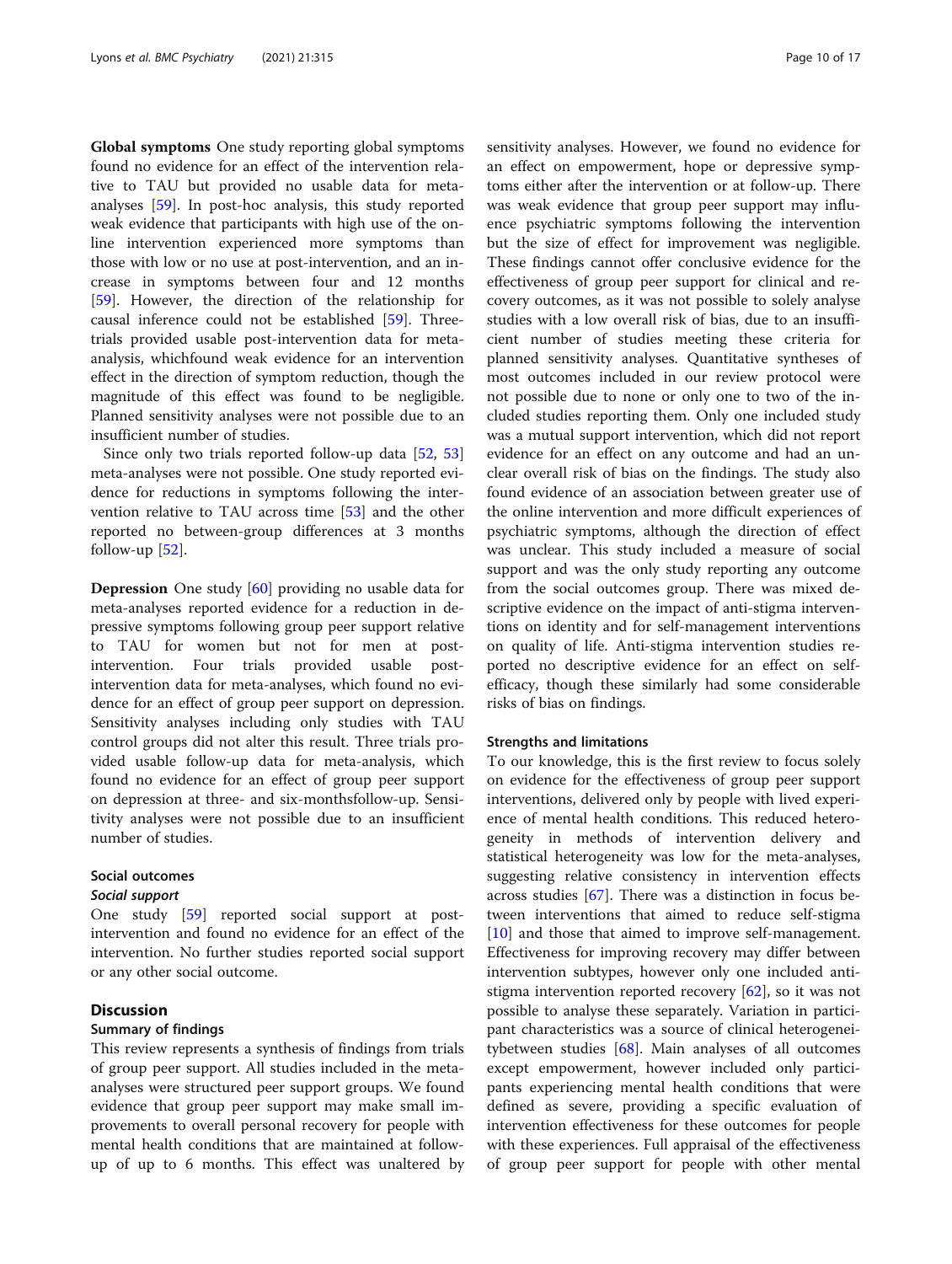health conditions was not possible due to current limitations of the evidence-base.

Since the focus of this review was intervention effectiveness, we included only RCTs to enhance the potential for causal inference and reduce the influence of bias on the findings [\[69\]](#page-15-0). Conversely, this may have limited the studies returned by the search and therefore, the scope of the meta-analyses. We also excluded cluster RCTs since we characterized group peer support as a discrete intervention, which can be randomised at the individual level. However, many mutual support and peer support programs have arisen out of user-led organizations [\[70](#page-15-0)], which might more parsimoniously function as the unit of randomisation. Of our 12 methodological exclusions, only one of these was due to the study being a cluster RCT [\[71](#page-15-0)]. However, the study did not meet other inclusion criteria, for example, the intervention included both group and one-to-one components [\[72\]](#page-15-0). Therefore, although it is unlikely that our exclusion of cluster RCTs has altered the findings of this review, future reviews of group peer support may wish to include this study design within inclusion criteria in order to minimise the risk of missing relevant evidence.

We adopted strict and limited eligibility criteria for this review in order to present a comparable group of interventions for which group peer support was the active ingredient, and to enable valid comparisons of intervention effects. However, this approach may have led to relevant evidence being missed, which could provide interesting and important contributions to our current knowledge of group peer support interventions. For example, we excluded all interventions with any one-toone support elements. This may have led to the exclusion of potentially helpful programs, which blended group and one-to-one approaches. Combined one-toone and group peer support programs may be particularly beneficial for flexibly accommodating the diverse needs of people using peer support interventions and require evaluation and synthesis in future reviews.

Our adoption of strict eligibility criteria for the review attempted to address the heterogeneity peer support interventions, through focusing on the effectiveness of one narrowly defined sub-type. However, this may limit the generalisability of these findings to other peer support interventions. Only one included study met our definition of mutual support, which was delivered online, so findings may not be generalisable to face-to-face groups due to distinctive barriers to peer support utilisation delivered via technology [\[73](#page-15-0)]. Therefore, the review findings are specifically generalisable to structured peer support groups. Studies were predominantly conducted in America, which may further limit the generalisability of the findings identified here. We also adopted a strict definition of peer support to exclude all health

professional involvement. However, some group peer support interventions are often co-delivered with health professionals and maintain a non-diagnostic, recoveryorientated ethos, such as peer support groups provided internationally by the Hearing Voices Network [\[74](#page-15-0)]. These groups may have many benefits for recovery and require independent evaluation. Similarly, we excluded all groups with any focus other than promoting recovery with mental health conditions. This was to enable us to report any impact on recovery outcomes as direct effect of the interventions, rather than as possible secondary benefits experienced through addressing other issues, such as bereavement or physical health conditions. Peerled and delivered group interventions targeting experiences commonly experienced by people who experience mental health conditions may also have benefits for recovery. These require independent syntheses and may further contribute to the evidence-base for the effectiveness of group peer support interventions.

Of the 4277 papers returned by our search, only 11 met our eligibility criteria for inclusion, reporting findings of eight trials. However, we used intentionally broad search terms in order to collect a large number of papers and to ensure that no potentially eligible studies were missed (see Supplementary Material, Additional file [1](#page-13-0) for full search strategy). A large number of papers were also excluded at the full text screening stage. We were conservative about retrieving full text studies and retained all papers with any evidence of relevancy for detailed consideration. There were some studies that proved problematic for eligibility decisions, included in the supplementary material (Additional file [1](#page-13-0)). If there was any doubt that a study met eligibility criteria it was excluded, in accordance with recommended procedures for systematic reviews [[32\]](#page-14-0).

A methodological limitation of this review was the omission of terms related to "consumer" within the intervention terms of our search strategy, included in Appendix 1 of the Supplementary Material (Additional file [1\)](#page-13-0). In North America, Australia and other countries outside of the UK, this term is often used to describe people who use mental health services. Our initial drafts of our search strategy did include a larger number of terms for peers, including the term "consumer". However, when piloting our search terms we found that a simplified search, excluding some intervention terms, continued to pick up all our model papers and streamlined the results more closely to our inclusion criteria. In spite of these considerations, we cannot rule out the possibility that our reduced search strategy may have missed some relevant studies. This shortcoming highlights the difficulties of conducting reviews in fields where the language used is not well-defined and varies across study locations.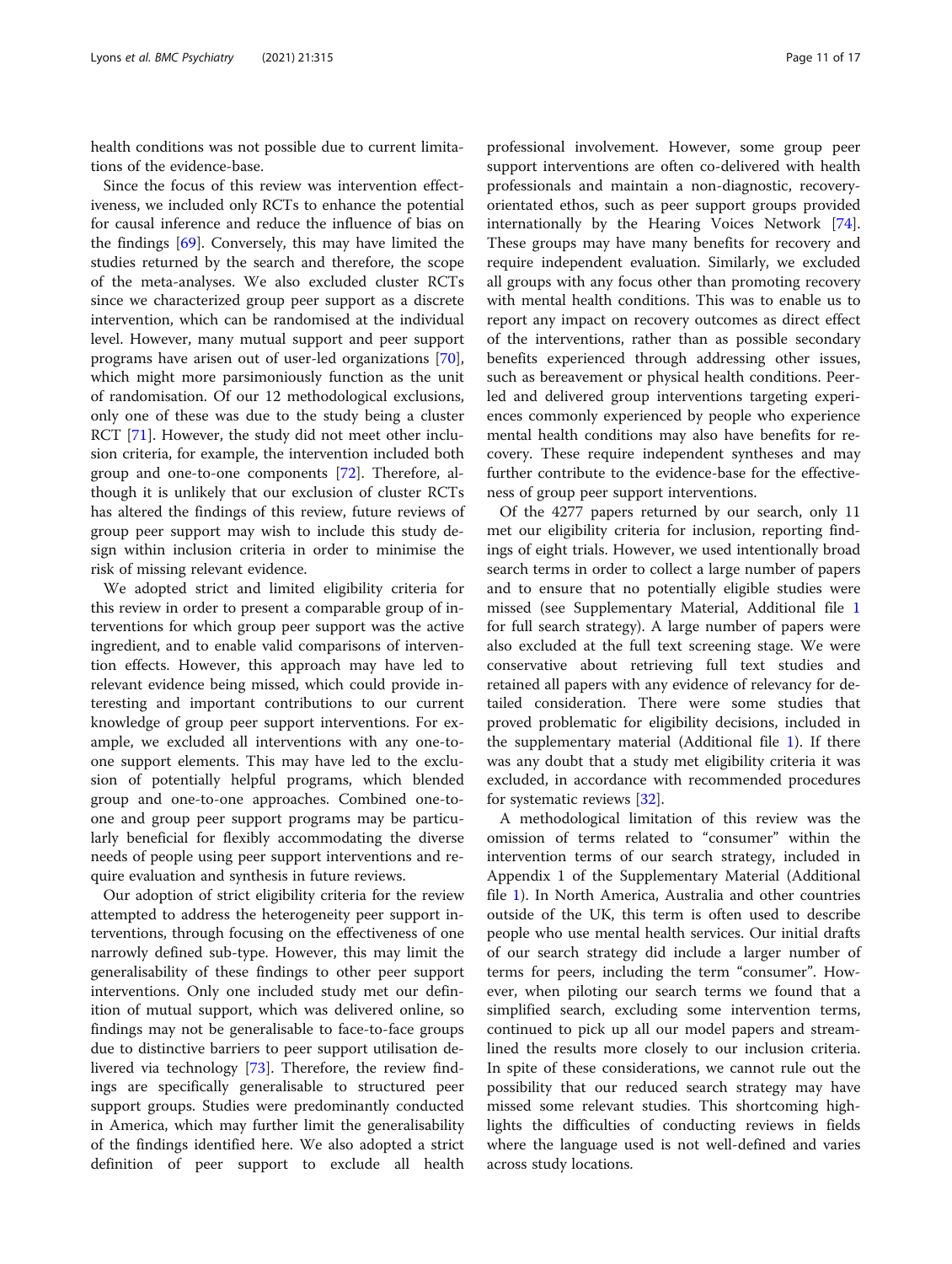At the stage of peer review, it was highlighted that the inclusion of social support as an outcome for appraising the effectiveness of group peer support may be problematic, since initiating an intervention involving contact with others may physically increase social support. Only one study included in the present review included social support as an outcome and found no evidence for an effect of the intervention. This issue of circularity is particularly pertinent with respect to studies that do not include follow-up measurements beyond the end of the duration of the intervention. Only one included study reported social support as an outcome, which was assessed during and at the end of the intervention but not at longer-term follow-up. However, the study reported no effect of the intervention on social support. In order to appraise the impact of group peer support interventions on social support, it may be necessary for future studies to consider follow-up points beyond the end of the intervention. If any change in the outcome is maintained, this would be a more reliable indicator of any effect of the intervention.

#### Interpretation and contribution to the evidence-base

The findings of this review contribute to the mixed evidence-base for the effectiveness of peer support interventions based on findings from RCTs. Similarly, to the earlier review by Lloyd-Evans and colleagues [[21\]](#page-14-0), interventions categorised as peer support services were found to improve recovery but not empowerment. Previous reviews have found that group peer support may increase empowerment [\[10](#page-14-0)] and hope [\[25](#page-14-0)], however, not all studies included in these reviews met our eligibility criteria, often due to the involvement of non-peer professionals in the delivery or moderation of the intervention. Compared to the more recent review [[10\]](#page-14-0), this may have reduced the power of the meta-analyses to detect a small effect across studies. Since empowerment is a component of recovery [\[42](#page-14-0)] and the effect of group peer support on recovery is small, intervention effects on recovery components are less likely to be detected by smaller studies and meta-analyses.

The meaning of recovery may differ between different individuals as it is a personally defined process [[75\]](#page-15-0) and since peer support is a complex intervention, it may also work in different ways for different individuals. Therefore, individual domains of recovery may change at different rates within the recovery process, though broader measures of recovery are more able to capture overall improvement within the short timeframe of most included RCTs. Although further high-quality studies are needed to fully rule out potential influences of bias on study findings [\[21\]](#page-14-0), the findings of this review are indicative of a positive effect of group peer support on recovery. Four of the five studies included in the quantitative synthesis were self-management interventions, which suggests this intervention-type may be effective for recovery. It is worth noting that sensitivity analyses using just TAU comparison groups did not alter findings for recovery, though only two studies [\[52,](#page-15-0) [58](#page-15-0)] employed active comparator conditions involving non-peer clinicians, which tentatively suggests that structured peerdelivered self-management interventions may be comparably effective for enhancing recovery to those delivered by other providers. This supports the findings of a previous review [[76\]](#page-15-0), which found no difference in the effectiveness of interventions delivered by peer and non-peer providers for improving recovery outcomes. All selfmanagement interventions involved contributions of examples from the lived experience of group facilitators, and recovery-orientated education, suggesting that recovery may be exemplified through practical strategies suggested by facilitators and group members, which could contribute to experiential knowledge and intervention effectiveness [[77\]](#page-15-0). However, it is possible that within peer support interventions delivering a structured curriculum, the potential for the exchange of experiential knowledge developed through individual experience may be limited. Mutual support groups might offer the potential to increase recovery through the sharing of personalised experiential knowledge [\[15](#page-14-0)] and coping strategies [[78\]](#page-15-0) though the relative absence of these trials in the literature prohibited comparisons of these intervention types on recovery outcomes.

Previous reviews have found no evidence for an effect of group peer support on global symptoms [\[25](#page-14-0)] and no difference in symptoms compared to TAU  $[25]$  $[25]$  $[25]$ , or to non-peer providers [[76\]](#page-15-0), across peer support interventions. Interpretation of our findings for global symptoms as fully consistent with those of previous reviews is complicated by the small number of trials contributing to the meta-analysis and heterogeneity in trial design, since one study [[52\]](#page-15-0) compared two self-management interventions. This may have reduced the relative effectiveness of group peer support for symptoms since selfmanagement interventions, delivered by either peers or non-peers, were found to improve psychiatric symptoms by a recent review and meta-analysis [\[79\]](#page-15-0) and the study included in the present review found evidence for improvements within both groups [\[52](#page-15-0)]. Previous reviews have also found more consistent evidence for peerdelivered self-management interventions than other forms of peer support  $[9]$  $[9]$ , though the present review found no evidence for an effect of group peer support on depressive symptoms. It has been suggested that recovery outcomes may be more appropriate than clinical outcomes for assessing the effectiveness of peer support [[26\]](#page-14-0), since the aim of interventions are to improve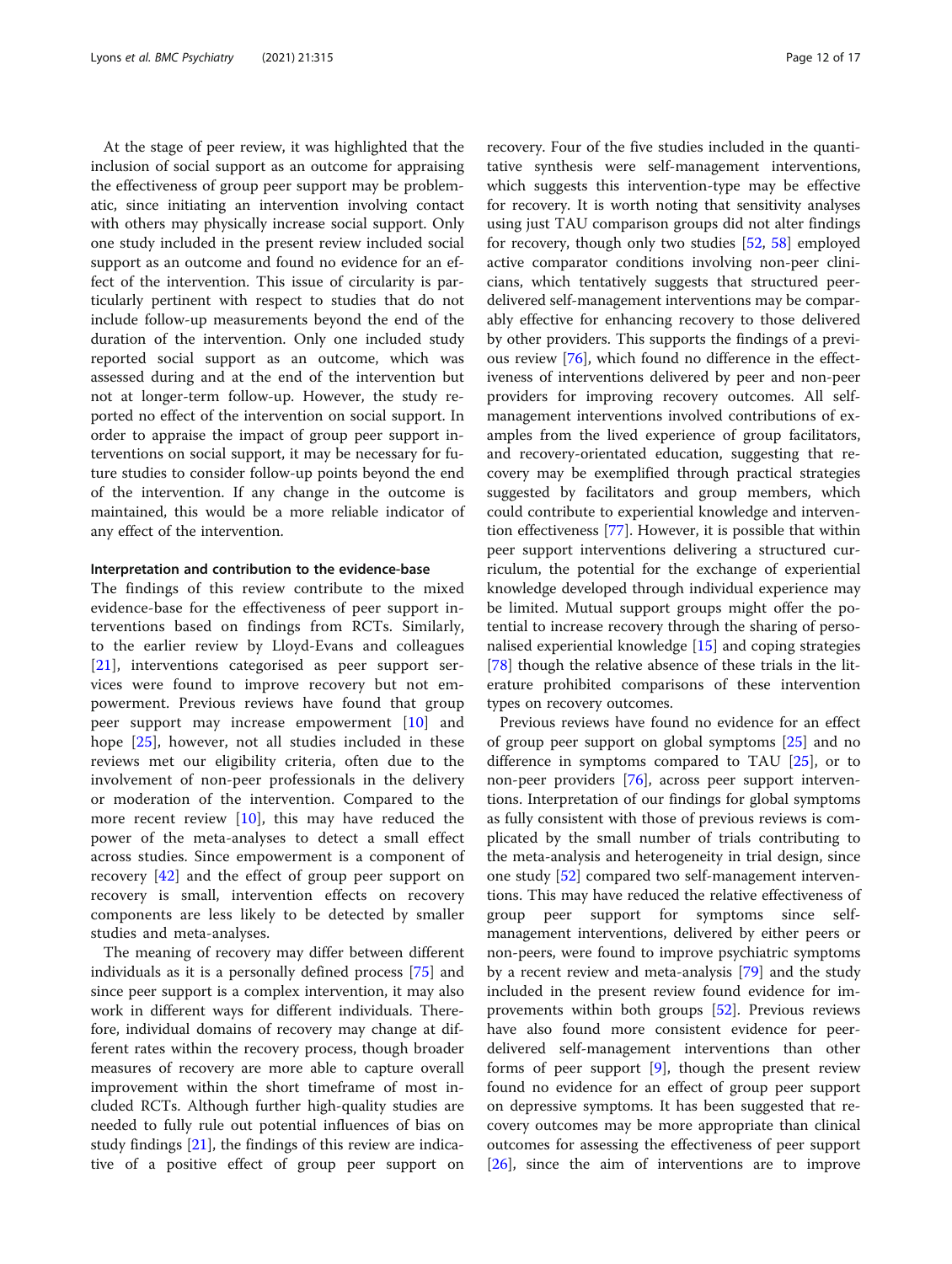recovery rather than to eliminate symptoms [\[75](#page-15-0)], which may still be present throughout the process of reclaiming personal well-being and satisfaction in life [\[40](#page-14-0)]. However, it was not possible to assess the impact of group peer support on other outcomes that may be important for recovery, such as quality of life or social outcomes [[30\]](#page-14-0), as either no or few studies reported these. These outcomes may also have greater value to many individuals with lived experience of mental health conditions than traditional clinical outcomes [\[80](#page-15-0)].

Our findings for group peer support broadly parallel those of the concurrent review by White and colleagues [[31\]](#page-14-0) for the effectiveness of one-to-one peer support for improving outcomes for people using mental health services. The available evidence base for one-to-one peer support similarly suggests that interventions may be more likely to improve personal recovery than outcomes related to clinical recovery. Both reviews indicate a small positive effect for recovery, from a similar number of trials, indicating that this may be a consistent effect for peer support, irrespective of whether the intervention is delivered individually or in groups. Although our review does offer a tentative suggestion for a potential intervention effect on global symptoms, which could later be confirmed through expansions to the evidencebase, our more positive finding may be explained by the high representation of self-management interventions in the synthesis [\[9](#page-14-0)] rather than by the format of delivery. In the case of both reviews, the use of lived experience within included interventions in relation to its hypothesised contribution to the mechanisms of effect is rarely described, which could be further specified in order to fully appraise the mechanisms of peer support. Comparably to the findings of the present review, White and colleagues also note the limited number of studies reporting each outcome and the continued presence of some risks of bias to included study findings, limiting interpretation of the available evidence base for both approaches and its utility for informing policy and service developments.

#### Research implications

The findings of this review highlight the current paucity of evidence from high quality trials of group support interventions needed to draw firm conclusions about effectiveness for a broad range of outcomes. As a result, many reviews of peer support have combined heterogeneous groups of interventions to attempt to appraise effectiveness [\[26](#page-14-0), [78\]](#page-15-0). The present findings suggest one distinction in terms of anti-stigma and self-management as subcategorizations within existing typologies, based on a limited number of included studies. The question of the most effective forms of peer support within different settings remains [\[26](#page-14-0)] and cannot fully be addressed by meta-analytic approaches at present, due to an insufficient number of trials to group interventions appropriately [[78\]](#page-15-0). Future trials could clearly define the model of group peer support used and ensure people with mental health conditions adopt leadership roles in the design of the intervention, to ensure lived experience expertise is optimised [[81\]](#page-15-0).

A more holistic appraisal of effectiveness for recovery would also be facilitated by the inclusion of a broader range of outcomes and service settings in order to expand the current evidence-base. In particular, there is a current lack of high-quality trials of mutual support group interventions, in spite of the high prevalence and uptake of this form of mental health support across the UK and the United States [[82\]](#page-15-0) and the large body of qualitative literature detailing personal benefits derived through this form of intervention [[20\]](#page-14-0). Trials of group peer support interventions to improve outcomes for people diagnosed with common mental health conditions are virtually absent in the literature and these are also strongly encouraged. Expansions to the current evidence-base could establish more conclusive evidence for a positive effect of group peer support on recovery outcomes. Future reviews could then determine the specific effectiveness of structured and unstructured interventions, self-management and anti-stigma interventions, and for different clinical groups, to guide implementation within primary and secondary care settings. The present review found no evidence that small improvements in recovery were due to changes in hope or empowerment. Although these findings were based on a limited number of studies, this raises questions regarding causal mechanisms of existing group interventions. It is possible that increases in recovery could be caused by changes in component processes such as meaning or connectedness [[42](#page-14-0)], which were not reported by included studies and future studies could include measurements of these. Qualitative accounts of individuals participating in group peer support interventions, both as process evaluations embedded within trials and as independent studies could indicate the elements of the intervention that are helpful and mechanisms of effect [[83](#page-15-0)]. This may be particularly informative for determining whether self-management is an essential intervention component for improving recovery. Previous reviews [\[11](#page-14-0), [12,](#page-14-0) [84](#page-15-0)] have provided useful summaries of proposed mechanisms of effect for peer support interventions, which have also been identified in qualitative analysis [[18](#page-14-0)]. Future group peer support interventions need a clear theory of change and proposed mechanism of hypothesised effect as it is uncertain how any of the positive results presented were achieved from the included studies.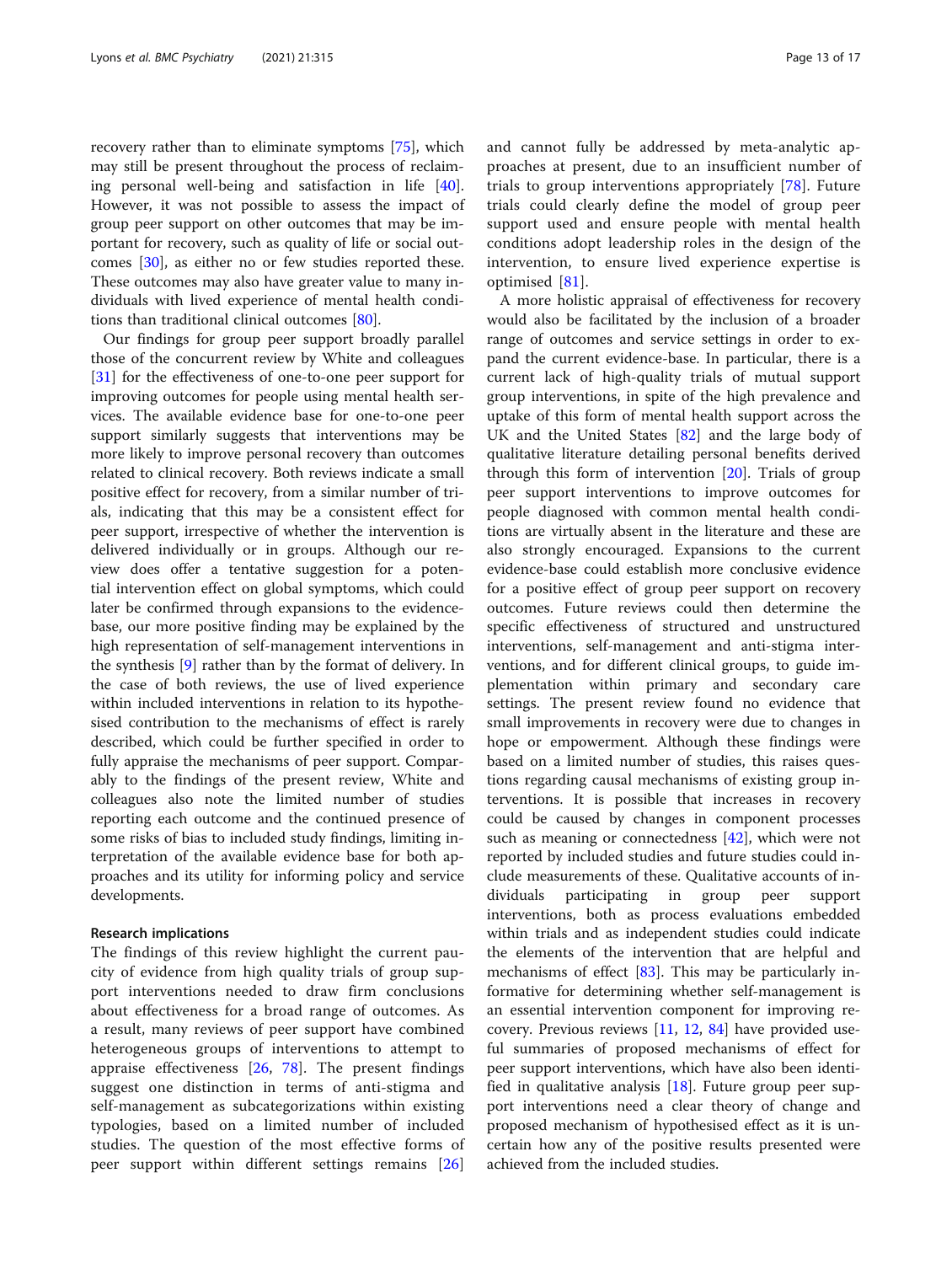#### <span id="page-13-0"></span>Policy and practice implications

The findings of this review and of other reviews that have included group peer support approaches [[8,](#page-14-0) [10](#page-14-0), [25](#page-14-0), [26\]](#page-14-0) are promising with respect to the potential for group peer interventions to enhance recovery for people using mental health services. The current evidence base, however comprises a small number of trials of heterogeneous group interventions, often with considerable risks of bias to study findings. There is also limited available evidence to make conclusions about effectiveness for a broad range of outcomes that may be important for recovery, particularly social outcomes. This prohibits recommendations for the routine implementation of specific forms of group peer support across mainstream services at present. Some negative psychological outcomes have been reported previously by a trial of an online mutual support intervention for women with breast cancer [\[85](#page-15-0)] and by a study included in this review [\[59](#page-15-0)], in spite of high user satisfaction in both instances. If online mutual support group interventions are adopted by services, these may benefit from moderation, either by peer or non-peer professionals [[59\]](#page-15-0), to guard against any potentially negative effects.

The findings of the present and previous reviews [[10](#page-14-0), [25\]](#page-14-0) suggest that where structured peer support groups are implemented locally, these may make small improvements to personal recovery for individuals accessing these services. International goals to implement recovery-orientated services within mental health systems [\[86\]](#page-16-0) may also be assisted by increasing implementation of interventionsdelivered by people with lived mental health conditions, ensuring individuals who use mental health services have had a lead role in the development of these [\[81](#page-15-0)] in order to truly facilitate the integration of recovery principles and values [\[87\]](#page-16-0) and cultural change in working practices.

#### Conclusion

We found that participation in structured peer support groups may make small contributions to supporting personal recovery for people with lived experience of mental health conditions. Evidence from the few trials available indicated a limited impact on other outcomes. However, we adopted a more limited conceptualisation of group peer support interventions than some previous reviews, which may restrict the generalisability of our findings. All findings should be treated with caution, due to the quality and quantity of available evidence, which is insufficient to make firm policy and practice recommendations at present. Appraisals of intervention effectiveness for many outcomes that may promote personal recovery were not possible due to a near absence from the literature. Group peer support represents a heterogeneous group of interventions: we propose a distinction between anti-stigma and self-management programmes. This review stresses the need for more high-quality trials of group peer support, which consider a broader range of recovery-orientated outcomes, target particular service settings and optimise the use of experiential expertise within both intervention development and delivery.

#### Abbreviations

RCT: Randomised Controlled Trial; PRISMA: Preferred Reporting Items for Systematic Reviews and Met-Analysis; CENTRAL: Cochrane Central Register of Controlled Trials; PRESS: Peer Review of Electronic Search Strategies; TAU: Treatment As Usual; CHIME: Connectedness Hope Identity Meaning Empowerment; ROB: Risk of Bias; RevMan: Review Manager; SMD: Standardised Mean Difference; WRAP: Wellness Recovery Action Planning; WLC: Waiting List Control; BRIDGES: Building Recovery of Individual Dreams and Goals; COP: Coming Out Proud

#### Supplementary Information

The online version contains supplementary material available at [https://doi.](https://doi.org/10.1186/s12888-021-03321-z) [org/10.1186/s12888-021-03321-z](https://doi.org/10.1186/s12888-021-03321-z).

#### Additional file 1. Additional file 2. Additional file 3.

Acknowledgements

Not applicable.

#### Authors' contributions

NL wrote the manuscript, contributed to the design of the review and the search strategy, carried out the searches and was first reviewer, screening all texts and carrying out all risks of bias assessments and conducted the narrative and statistical analysis. CC contributed to the design of the search strategy and study methods, wrote the search narrative, supervised the project and was second reviewer, for both screening and risk of bias assessments. BLE designed the research question, contributed to the design of the review and analysis, supervised the project and was third reviewer, resolving any discrepancies arising between first two reviewers during screening and risk of bias assessments. All authors read and approved the final manuscript.

#### Funding

This research was not supported by any sources of funding.

#### Availability of data and materials

All data generated or analysed during this study are included in this published article and its additional files.

#### **Declarations**

#### Ethics approval and consent to participate

Not applicable.

#### Consent for publication

Not applicable.

#### Competing interests

The authors declare that they have no competing interests.

#### Author details

<sup>1</sup> Division of Psychiatry, University College London, Maple House, 149 Tottenham Court Road, London W1T 7NF, UK.<sup>2</sup> Department of Clinical Educational and Health Psychology, University College London, London WC1E 7HB, UK.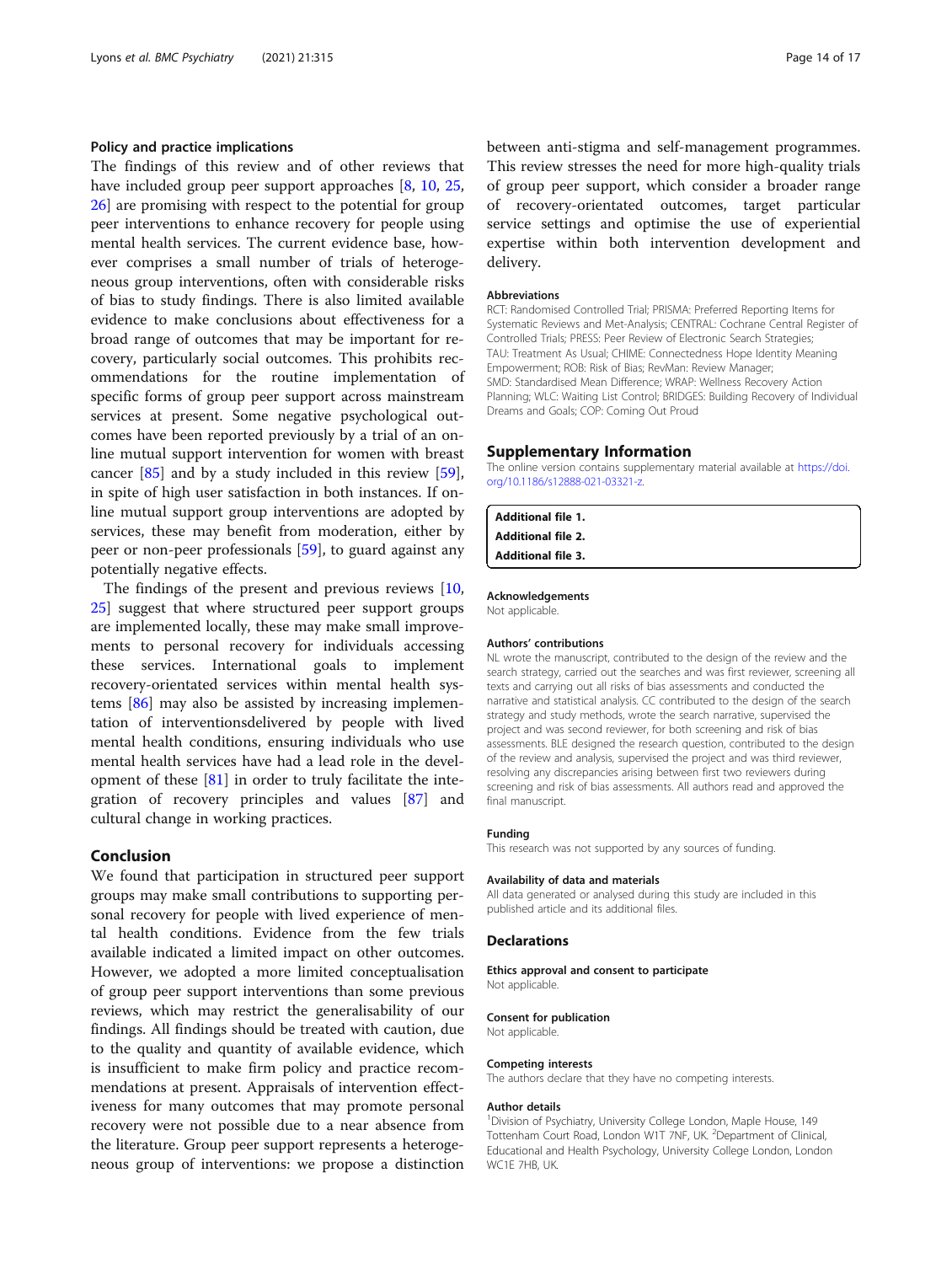#### <span id="page-14-0"></span>Received: 24 June 2020 Accepted: 8 June 2021 Published online: 23 June 2021

#### References

- 1. NHS England (GB). Implementing the five year forward view for mental health. London (GB): NHS England; 2016. Available from: [https://www.engla](https://www.england.nhs.uk/publication/implementing-the-fyfv-for-mental-health/) [nd.nhs.uk/publication/implementing-the-fyfv-for-mental-health/](https://www.england.nhs.uk/publication/implementing-the-fyfv-for-mental-health/)
- 2. World Health Organization (CH). Mental Health Action Plan 2013–2020. Geneva (CH): World Health Organization; 2013. Available from: [https://www.](https://www.who.int/mental_health/publications/action_plan/en/) [who.int/mental\\_health/publications/action\\_plan/en/](https://www.who.int/mental_health/publications/action_plan/en/)
- Slade M, Amering M, Farkas M, Hamilton B, O'Hagan M, Panther G, et al. Uses and abuses of recovery: implementing recovery-oriented practices in mental health systems. World Psychiatry. 2014;13(1):12–20. [https://doi.org/1](https://doi.org/10.1002/wps.20084) [0.1002/wps.20084](https://doi.org/10.1002/wps.20084).
- 4. Department of Health (AU). The Fifth National Mental Health and Suicide Prevention Plan. Canberra (AU): Department of Health, Commonwealth of Australia; 2017. Available from: [https://www.mentalhealthcommission.gov.a](https://www.mentalhealthcommission.gov.au/monitoring-and-reporting/fifth-plan) [u/monitoring-and-reporting/fifth-plan](https://www.mentalhealthcommission.gov.au/monitoring-and-reporting/fifth-plan)
- 5. Farmer P, Dyer J. The five year forward view for mental health. London (GB): The Mental Health Taskforce; 2016. Available from: [https://www.england.](https://www.england.nhs.uk/mental-health/taskforce/) [nhs.uk/mental-health/taskforce/](https://www.england.nhs.uk/mental-health/taskforce/)
- 6. Myrick K, Del Vecchio P. Peer support services in the behavioral healthcare workforce: state of the field. Psychiatr Rehabil J. 2016;39(3):197–203. [https://](https://doi.org/10.1037/prj0000188) [doi.org/10.1037/prj0000188.](https://doi.org/10.1037/prj0000188)
- 7. Turner-Crowson J, Wallcraft J. The recovery vision for mental health services and research: a British perspective. Psychiatr Rehabil J. 2002;25(3):245–54. [https://doi.org/10.1037/h0095018.](https://doi.org/10.1037/h0095018)
- 8. Davidson L, Chinman M, Kloos B, Weingarten R, Stayner D, Tebes J. Peer support among persons with severe mental illnesses: a review of evidence. Clin Psychol Sci Pract. 1999;6(2):165–87.
- Bellamy C, Schmutte T, Davidson L. An update on the growing evidence base for peer support. Ment Heal Soc Incl. 2017;21(3):161–7. [https://doi.](https://doi.org/10.1108/MHSI-03-2017-0014) [org/10.1108/MHSI-03-2017-0014.](https://doi.org/10.1108/MHSI-03-2017-0014)
- 10. Burke E, Pyle M, Machin K, Varese F, Morrison AP. The effects of peer support on empowerment, self-efficacy, and internalized stigma: a narrative synthesis and meta-analysis. Stigma Heal. 2018;4(3):337–56.
- 11. Solomon P. Peer support/peer provided services. Psychiatr Rehabil J. 2004; 27(4):392–401. [https://doi.org/10.2975/27.2004.392.401.](https://doi.org/10.2975/27.2004.392.401)
- 12. Watson E. The mechanisms underpinning peer support: a literature review. J Ment Heal. 2017;0(0):1–12. Available from:. [https://doi.org/10.1080/0963823](https://doi.org/10.1080/09638237.2017.1417559) [7.2017.1417559](https://doi.org/10.1080/09638237.2017.1417559).
- 13. Bandura A. Self-efficacy: toward a unifying theory of behavioural change. Psychol Rev. 1977;84(2):191–215. <https://doi.org/10.1037/0033-295X.84.2.191>.
- 14. Festinger L. A theory of social comparison processes. Hum Relat. 1954;A: 117–40.
- 15. Borkman T. Self-help groups at the turning point: emerging egalitarian alliances with the formal health care system? Am J Community Psychol. 1990;18(2):321–32. [https://doi.org/10.1007/BF00931307.](https://doi.org/10.1007/BF00931307)
- 16. Borkman T. Experiential knowledge: a new concept for the analysis of selfhelp groups. Soc Serv Rev. 1965;50(3):445–57.
- 17. Faulkner A. Survivor research and mad studies: the role and value of experiential knowledge in mental health research. Disabil Soc. 2017;32(4): 500–20. Available from:. [https://doi.org/10.1080/09687599.2017.1302320.](https://doi.org/10.1080/09687599.2017.1302320)
- 18. Proudfoot JG, Jayawant A, Whitton AE, Parker G, Manicavasagar V, Smith M, et al. Mechanisms underpinning effective peer support: a qualitative analysis of interactions between expert peers and patients newly-diagnosed with bipolar disorder. BMC Psychiatry. 2012;12:1–11.
- 19. Shumaker SA, Brownell A. Toward a theory of social support: closing conceptual gaps. J Soc Issues. 1984;40(4):11–36. [https://doi.org/10.1111/j.154](https://doi.org/10.1111/j.1540-4560.1984.tb01105.x) [0-4560.1984.tb01105.x](https://doi.org/10.1111/j.1540-4560.1984.tb01105.x).
- 20. Pistrang N, Barker C, Humphreys K. Mutual help groups for mental health problems: a review of effectiveness studies. Am J Community Psychol. 2008; 42(1–2):110–21. <https://doi.org/10.1007/s10464-008-9181-0>.
- 21. Lloyd-Evans B, Mayo-Wilson E, Harrison B, Istead H, Brown E, Pilling S, et al. A systematic review and meta-analysis of randomised controlled trials of peer support for people with severe mental illness. BMC Psychiatry. 2014; 14(1):39. Available from. <https://doi.org/10.1186/1471-244X-14-39>.
- 22. Chien WT, Clifton AV, Zhao S, Lui S. Peer support for people with schizophrenia or other serious mental illness. Cochrane Database Syst Rev. 2019;2019(4):CD010880.
- 23. Pfeiffer PN, Heisler M, Piette JD, Rogers MAM, Valenstein M. Efficacy of peer support interventions for depression: a meta-analysis. Gen Hosp Psychiatry. 2011;33(1):29–36. Available from:. [https://doi.org/10.1016/j.genhosppsych.2](https://doi.org/10.1016/j.genhosppsych.2010.10.002) [010.10.002](https://doi.org/10.1016/j.genhosppsych.2010.10.002).
- 24. Mead S, Hilton D, Curtis L. Peer support: a theoretical perspective. Psychiatr Rehabil J. 2001;25(2):134–41. <https://doi.org/10.1037/h0095032>.
- 25. Fuhr DC, Salisbury TT, De Silva MJ, Atif N, van Ginneken N, Rahman A, et al. Effectiveness of peer-delivered interventions for severe mental illness and depression on clinical and psychosocial outcomes: a systematic review and meta-analysis. Soc Psychiatry Psychiatr Epidemiol. 2014;49(11):1691–702. <https://doi.org/10.1007/s00127-014-0857-5>.
- 26. Chinman M, George P, Dougherty RH, Daniels AS, Ghose SS, Swift A, et al. Peer support services for individuals with serious mental illnesses: assessing the evidence. Psychiatr Serv. 2014;65(4):429–41. [https://doi.org/10.1176/appi.](https://doi.org/10.1176/appi.ps.201300244) [ps.201300244](https://doi.org/10.1176/appi.ps.201300244).
- 27. Ibrahim N, Thompson D, Nixdorf R, Kalha J, Mpango R, Moran G, et al. A systematic review of influences on implementation of peer support work for adults with mental health problems. Soc Psychiatry Psychiatr Epidemiol. 2020;55(3):285–93. <https://doi.org/10.1007/s00127-019-01739-1>.
- 28. Slade M, Amering M, Oades L. Recovery : an international perspective; 2019. p. 128–37.
- 29. Corrigan PW, Phelan SM. Social support and recovery in people with serious mental illnesses. Community Ment Health J. 2004;40(6):513–23. [https://doi.](https://doi.org/10.1007/s10597-004-6125-5) [org/10.1007/s10597-004-6125-5](https://doi.org/10.1007/s10597-004-6125-5).
- 30. Lloyd C, King R, Moore L. Subjective and objective indicators of recovery in severe mental illness: a cross-sectional study. Int J Soc Psychiatry. 2010;56(3): 220–9. <https://doi.org/10.1177/0020764009105703>.
- 31. White S, Foster R, Marks J, Morshead R, Goldsmith L, Barlow S, et al. The effectiveness of one-to-one peer support in mental health services: a systematic review and meta-analysis. BMC Psychiatry. 2020;20(1):1–20.
- 32. Higgins JPT, Green S. Editors. Cochrane handbook for systematic reviews of interventions. Version 5. London: Cochrane Collaboration; 2011. Available from: [www.handbook.cochrane.org](http://www.handbook.cochrane.org)
- 33. Liberati A, Altman D, Tetzlaff J, Mulrow C, Gøtzsche P, Loannidis J, et al. The PRISMA statement for reporting systematic reviews and meta-analyses of studies that evaluate health care interventions: explanation and elaboration. PLoS Med. 2009;6(7):e1000100. [https://doi.org/10.1371/journal.pmed.1000100.](https://doi.org/10.1371/journal.pmed.1000100)
- 34. Cooper C, Booth A, Varley-Campbell J, Britten N, Garside R. Defining the process to literature searching in systematic reviews: a literature review of guidance and supporting studies. BMC Med Res Methodol. 2018;18(1):1–14.
- 35. McGowan J, Sampson M, Salzwedel DM, Cogo E, Foerster V, Lefebvre C. PRESS peer review of electronic search strategies: 2015 guideline statement. J Clin Epidemiol. 2016;75:40–6. Available from:. [https://doi.org/10.1016/j.](https://doi.org/10.1016/j.jclinepi.2016.01.021) [jclinepi.2016.01.021](https://doi.org/10.1016/j.jclinepi.2016.01.021).
- 36. Lefebvre C, Manheimer E, Glanville J. Chapter 6: searching for studies. In: Higgins JP, Green S, editors. Cochrane handbook for systematic reviews of interventions version 510 [updated March 2011]. London (GB): Cochrane Collaboration; 2011. Available from: <http://handbook.cochrane.org/>.
- 37. Royle PL, Waugh NR. Making literature searches easier: a rapid and sensitive search filter for retrieving randomized controlled trials from PubMed. Diabet Med. 2007;24(3):308–11. <https://doi.org/10.1111/j.1464-5491.2007.02046.x>.
- 38. Cooper C, Varley-Campbell J, Carter P. Established search filters may miss studies when identifying randomized controlled trials. J Clin Epidemiol. 2019;112:12–9. Available from:. [https://doi.org/10.1016/j.jclinepi.2019.04.002.](https://doi.org/10.1016/j.jclinepi.2019.04.002)
- 39. Cooper C, Dawson S, Peters J, Varley-Campbell J, Cockcroft E, Hendon J, et al. Revisiting the need for a literature search narrative: a brief methodological note. Res Synth Methods. 2018;9(3):361–5. [https://doi.org/1](https://doi.org/10.1002/jrsm.1315) [0.1002/jrsm.1315](https://doi.org/10.1002/jrsm.1315).
- 40. Anthony WA. Recovery from mental illness: the guiding vision of the mental health service system in the 1990s. Psychosoc Rehabil J. 1993;16(4):11–23 Available from: <http://doi.apa.org/getdoi.cfm?doi=10.1037/h0095655>.
- 41. Reif S, Braude L, Lyman DR, Dougherty RH, Daniels AS, Ghose SS, et al. Peer recovery support for individuals with substance use disorders: assessing the evidence. Psychiatr Serv. 2014;65(7):853–61. [https://doi.org/10.1176/appi.ps.2](https://doi.org/10.1176/appi.ps.201400047) [01400047](https://doi.org/10.1176/appi.ps.201400047).
- 42. Leamy M, Bird V, Le Boutillier C, Williams J, Slade M. Conceptual framework for personal recovery in mental health: systematic review and narrative synthesis. Br J Psychiatry. 2011;199(6):445–52. [https://doi.org/10.1192/bjp.bp.110.083733.](https://doi.org/10.1192/bjp.bp.110.083733)
- 43. Higgins JPT, Altman DG, Gøtzsche PC, Jüni P, Moher D, Oxman AD, et al. The Cochrane Collaboration's tool for assessing risk of bias in randomised trials. BMJ. 2011;343(7829):1–9.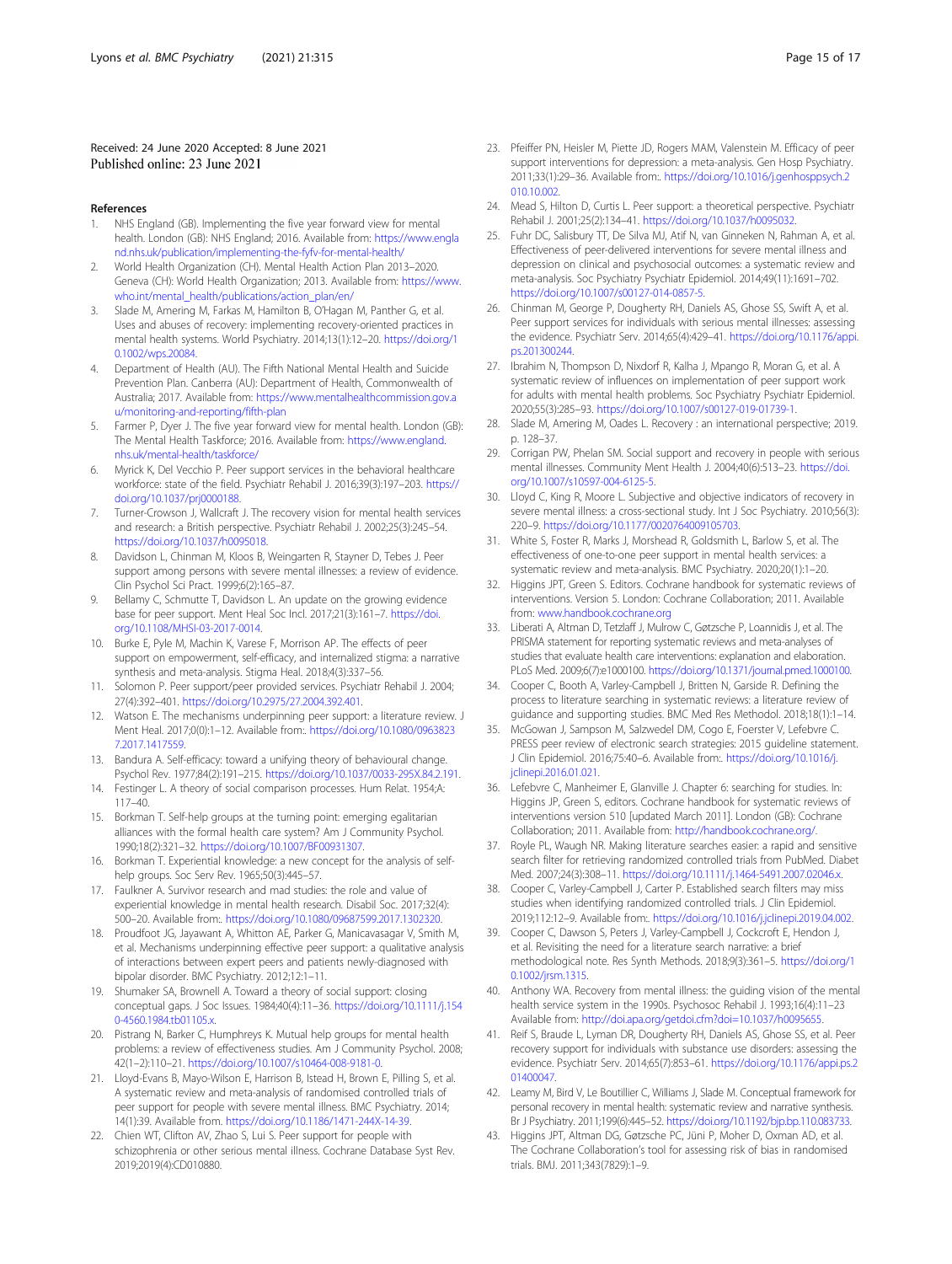- <span id="page-15-0"></span>44. Higgins J, Altman D, Sterne J. Chapter 8: Assessing risk of bias in included studies. In: Higgins J, Green S, editors. Cochrane handbook for systematic reviews of interventions version 510 [updated March 2011]; 2011. Available from: [http://handbook.cochrane.org.](http://handbook.cochrane.org)
- 45. Cochrane Collaboration. Review Manager (RevMan). Version 5.3. Copenhagen: Nordic Cochrane Centre, Cochrane Collaboration; 2014.
- 46. Deeks J, Higgins J, Altman D. Chapter 9: Analysing data and under-taking meta-analyses. In: Higgins J, Green S, editors. Cochrane handbook for systematic reviews of interventions version 510 [updated March 2011]. London: Cochrane Collaboration; 2011.
- 47. Sedgwick P. Effect sizes. BMJ. 2012;345(7882):1–2.
- 48. Sedgwick P, Marston L. Meta-analyses: standardised mean differences. BMJ. 2013;347(December):1–2. Available from:. [https://doi.org/10.1136/bmj.f7257.](https://doi.org/10.1136/bmj.f7257)
- 49. Goodman SN. Toward evidence-based medical statistics. 1: the P value fallacy. Ann Int Med. 1999;130(12):995–1004. [https://doi.org/10.7326/0003-4](https://doi.org/10.7326/0003-4819-130-12-199906150-00008) [819-130-12-199906150-00008](https://doi.org/10.7326/0003-4819-130-12-199906150-00008).
- 50. Sterne J, Egger M, Moher D. Chapter 10: addressing reporting biases. In: Higgin J, Green S, editors. Cochrane handbook for systematic reviews of interventions version 510 [updated March 2011]. London: Cochrane Collaboration; 2011. Available from: [www.handbook.cochrane.org](http://www.handbook.cochrane.org).
- 51. Schinnar AP, Rothbard AB, Kanter R, Jung Y. An empirical literature review of definitions of severe and persistent mental illness. Am J Psychiatry. 1990; 147(12):1602–8. [https://doi.org/10.1176/ajp.147.12.1602.](https://doi.org/10.1176/ajp.147.12.1602)
- 52. Ben-Zeev D, Brian RM, Jonathan G, Razzano L, Pashka N, Carpenter-Song E, et al. Mobile health (mHealth) versus clinic-based group intervention for people with serious mental illness: a randomized controlled trial. Psychiatr Serv. 2018;69(9):978–85. <https://doi.org/10.1176/appi.ps.201800063>.
- 53. Cook JA, Copeland ME, Jonikas JA, Hamilton MM, Razzano LA, Grey DD, et al. Results of a randomized controlled trial of mental illness selfmanagement using wellness recovery action planning. Schizophr Bull. 2012; 38(4):881–91. [https://doi.org/10.1093/schbul/sbr012.](https://doi.org/10.1093/schbul/sbr012)
- 54. Jonikas JA, Grey DD, Copeland ME, Razzano LA, Hamilton MM, Floyd CB, et al. Improving propensity for patient self-advocacy through wellness recovery action planning: results of a randomized controlled trial. Community Ment Health J. 2013;49(3):260–9. <https://doi.org/10.1007/s10597-011-9475-9>.
- 55. Cook JA, Copeland ME, Floyd CB, Jonikas JA, Hamilton MM, Razzano L, et al. A randomized controlled trial of effects of wellness recovery action planning on depression, anxiety, and recovery. Psychiatr Serv. 2012;63(6): 541–7. <https://doi.org/10.1176/appi.ps.201100125>.
- 56. Cook JA, Steigman P, Pickett S, Diehl S, Fox A, Shipley P, et al. Randomized controlled trial of peer-led recovery education using building recovery of individual dreams and goals through education and support (BRIDGES). Schizophr Res. 2012;136(1–3):36–42. Available from:. [https://doi.org/10.1016/](https://doi.org/10.1016/j.schres.2011.10.016) [j.schres.2011.10.016](https://doi.org/10.1016/j.schres.2011.10.016).
- 57. Pickett SA, Diehl SM, Steigman PJ, Prater JD, Fox A, Shipley P, et al. Consumer empowerment and self-advocacy outcomes in a randomized study of peer-led education. Community Ment Health J. 2012;48(4):420–30. <https://doi.org/10.1007/s10597-012-9507-0>.
- 58. Eisen SV, Schultz MR, Mueller LN, Degenhart C, Clark JA, Resnick SG, et al. Outcome of a randomized study of amental health peer education and support group in the VA. Psychiatr Serv. 2012;63(12):1243–6. [https://doi.](https://doi.org/10.1176/appi.ps.201100348) [org/10.1176/appi.ps.201100348.](https://doi.org/10.1176/appi.ps.201100348)
- 59. Kaplan K, Salzer MS, Solomon P, Brusilovskiy E, Cousounis P. Internet peer support for individuals with psychiatric disabilities: a randomized controlled trial. Soc Sci Med. 2011;72(1):54–62. Available from:. [https://doi.org/10.1016/j.](https://doi.org/10.1016/j.socscimed.2010.09.037) [socscimed.2010.09.037.](https://doi.org/10.1016/j.socscimed.2010.09.037)
- 60. Corrigan PW, Larson JE, Michaels PJ, Buchholz BA, Del Rossi R, Fontecchio MJ, et al. Diminishing the self-stigma of mental illness by coming out proud. Psychiatry Res. 2015;229(1–2):148–54. [https://doi.org/10.1016/j.](https://doi.org/10.1016/j.psychres.2015.07.053) [psychres.2015.07.053.](https://doi.org/10.1016/j.psychres.2015.07.053)
- 61. Rüsch N, Abbruzzese E, Hagedorn E, Hartenhauer D, Kaufmann I, Curschellas J, et al. Efficacy of coming out proud to reduce stigma's impact among people with mental illness: pilot randomised controlled trial. Br J Psychiatry. 2014;204(5):391–7. <https://doi.org/10.1192/bjp.bp.113.135772>.
- 62. Russinova Z, Rogers ES, Gagne C, Bloch P, Drake KM, Mueser KT. A randomized controlled trial of a peer-run antistigma photovoice intervention. Psychiatr Serv. 2014;65(2):242–6. [https://doi.org/10.1176/appi.](https://doi.org/10.1176/appi.ps.201200572) [ps.201200572](https://doi.org/10.1176/appi.ps.201200572).
- 63. Petros R, Solomon P. Reviewing illness self-management programs: a selection guide for consumers, practitioners, and administrators. Psychiatr Serv. 2015;66(11):1180–93. [https://doi.org/10.1176/appi.ps.201400355.](https://doi.org/10.1176/appi.ps.201400355)
- 64. Gronholm PC, Henderson C, Deb T, Thornicroft G. Interventions to reduce discrimination and stigma: the state of the art. Soc Psychiatry Psychiatr Epidemiol. 2017;52(3):249–58. [https://doi.org/10.1007/s00127-017-1341-9.](https://doi.org/10.1007/s00127-017-1341-9)
- 65. Dumville JC, Torgerson DJ, Hewitt CE. Reporting attrition in randomised controlled trials. Br Med J. 2006;332(7547):969–71. [https://doi.org/10.1136/](https://doi.org/10.1136/bmj.332.7547.969) [bmj.332.7547.969.](https://doi.org/10.1136/bmj.332.7547.969)
- 66. Brashers DE, Haas SM, Neidig JL. The patient self-advocacy scale: measuring patient involvement in health care decision-making interactions. Health Commun. 1999;11(2):97–121. [https://doi.org/10.1207/s15327027hc1102\\_1](https://doi.org/10.1207/s15327027hc1102_1).
- 67. Higgins JPT, Thompson SG, Deeks JJ, Altman DG. Measuring inconsistency in meta-analyses need for consistency. Bmj. 2003;327(7414):557–60. [https://](https://doi.org/10.1136/bmj.327.7414.557) [doi.org/10.1136/bmj.327.7414.557](https://doi.org/10.1136/bmj.327.7414.557).
- 68. Gagnier JJ, Moher D, Boon H, Beyene J, Bombardier C. Investigating clinical heterogeneity in systematic reviews: a methodologic review of guidance in the literature. BMC Med Res Methodol. 2012;12(1):1 Available from: BMC Medical Research Methodology.
- 69. Reeves B, Deeks J, Higgins J, Wells G. Including non-randomized studies. In: Higgins J, Green S, editors. Cochrane handbook for systematic reviews of interventions version 510 [updated March 2011]. London: Cochrane Collaboration; 2011. Available from: [www.handbook.cochrane.org](http://www.handbook.cochrane.org).
- 70. Faulkner A, Basset T. A helping hand: taking peer support into the 21st century. Ment Heal Soc Incl. 2012;16(1):41–7. [https://doi.org/10.1108/204283](https://doi.org/10.1108/20428301211205892) [01211205892](https://doi.org/10.1108/20428301211205892).
- 71. Atif N, Nisar A, Bibi A, Khan S, Zulfiqar S, Ahmad I, et al. Scaling-up psychological interventions in resource-poor settings: training and supervising peer volunteers to deliver the 'Thinking Healthy Programme' for perinatal depression in rural Pakistan. Glob Ment Heal. 2019;6:4.
- 72. Sikander S, Ahmad I, Atif N, Zaidi A, Vanobberghen F, Weiss HA, et al. Delivering the Thinking Healthy Programme for perinatal depression through volunteer peers: a cluster randomised controlled trial in Pakistan. The Lancet Psychiatry. 2019;6(2):128–39. Available from:. [https://doi.org/10.1](https://doi.org/10.1016/S2215-0366(18)30467-X) [016/S2215-0366\(18\)30467-X.](https://doi.org/10.1016/S2215-0366(18)30467-X)
- 73. McColl LD, Rideout PE, Parmar TN, Abba-Aji A. Peer support intervention through mobile application: an integrative literature review and future directions. Can Psychol. 2014;55(4):250–7. <https://doi.org/10.1037/a0038095>.
- 74. Dillon J, Hornstein GA. Hearing voices peer support groups: a powerful alternative for people in distress. Psychosis. 2013;5(3):286–95. [https://doi.](https://doi.org/10.1080/17522439.2013.843020) [org/10.1080/17522439.2013.843020.](https://doi.org/10.1080/17522439.2013.843020)
- 75. Slade M, Longden E. Empirical evidence about recovery and mental health. BMC Psychiatry. 2015;15(1):1–14. Available from:. [https://doi.org/10.1186/s12](https://doi.org/10.1186/s12888-015-0678-4) [888-015-0678-4.](https://doi.org/10.1186/s12888-015-0678-4)
- 76. Pitt V, Lowe D, Hill S, Prictor M, Hetrick SE, Ryan R, et al. Consumer-providers of care for adult clients of statutory mental health services. Cochrane Database Syst Rev. 2013;2013(3):CD004807.
- 77. Gillard S, Holley J. Peer workers in mental health services: literature overview. Adv Psychiatr Treat. 2014;20(4):286–92. [https://doi.org/10.1192/apt.](https://doi.org/10.1192/apt.bp.113.011940) [bp.113.011940.](https://doi.org/10.1192/apt.bp.113.011940)
- 78. Mahlke CI, Krämer UM, Becker T, Bock T. Peer support in mental health services. Curr Opin Psychiatry. 2014;27(4):276–81. [https://doi.org/10.1097/](https://doi.org/10.1097/YCO.0000000000000074) [YCO.0000000000000074.](https://doi.org/10.1097/YCO.0000000000000074)
- 79. Lean M, Fornells-Ambrojo M, Milton A, Lloyd-Evans B, Harrison-Stewart B, Yesufu-Udechuku A, et al. Self-management interventions for people with severe mental illness: systematic review and meta-analysis. Br J Psychiatry. 2019;214(5):260–8. [https://doi.org/10.1192/bjp.2019.54.](https://doi.org/10.1192/bjp.2019.54)
- 80. Faulkner A, Thomas P. User-led research and evidence-based medicine. Br J Psychiatry. 2002;180(1):1–3. <https://doi.org/10.1192/bjp.180.1.1>.
- 81. Gillard S. Peer support in mental health services: where is the research taking us, and do we want to go there? J Ment Heal. 2019;28(4):341–4. Available from:. [https://doi.org/10.1080/09638237.2019.1608935.](https://doi.org/10.1080/09638237.2019.1608935)
- 82. Markowitz FE. Involvement in mental health self-help groups and recovery. Heal Sociol Rev. 2015;24(2):199–212. <https://doi.org/10.1080/14461242.2015.1015149>.
- 83. Moore GF, Audrey S, Barker M, Bond L, Bonell C, Hardeman W, et al. Process evaluation of complex interventions: Medical Research Council guidance. BMJ. 2015;350(mar19 6). <https://doi.org/10.1136/bmj.h1258>.
- 84. Davidson L, Bellamy C, Guy K, Miller R. Peer support among persons with severe mental illnesses: a review of evidence and experience. World Psychiatry. 2012;11(2):123–8. [https://doi.org/10.1016/j.wpsyc.2012.05.009.](https://doi.org/10.1016/j.wpsyc.2012.05.009)
- 85. Salzer MS, Palmer SC, Kaplan K, Brusilovskiy E, Ten Have T, Hampshire M, et al. A randomized, controlled study of internet peer-to-peer interactions among women newly diagnosed with breast cancer. Psychooncology. 2010; 19(4):441–6. [https://doi.org/10.1002/pon.1586.](https://doi.org/10.1002/pon.1586)